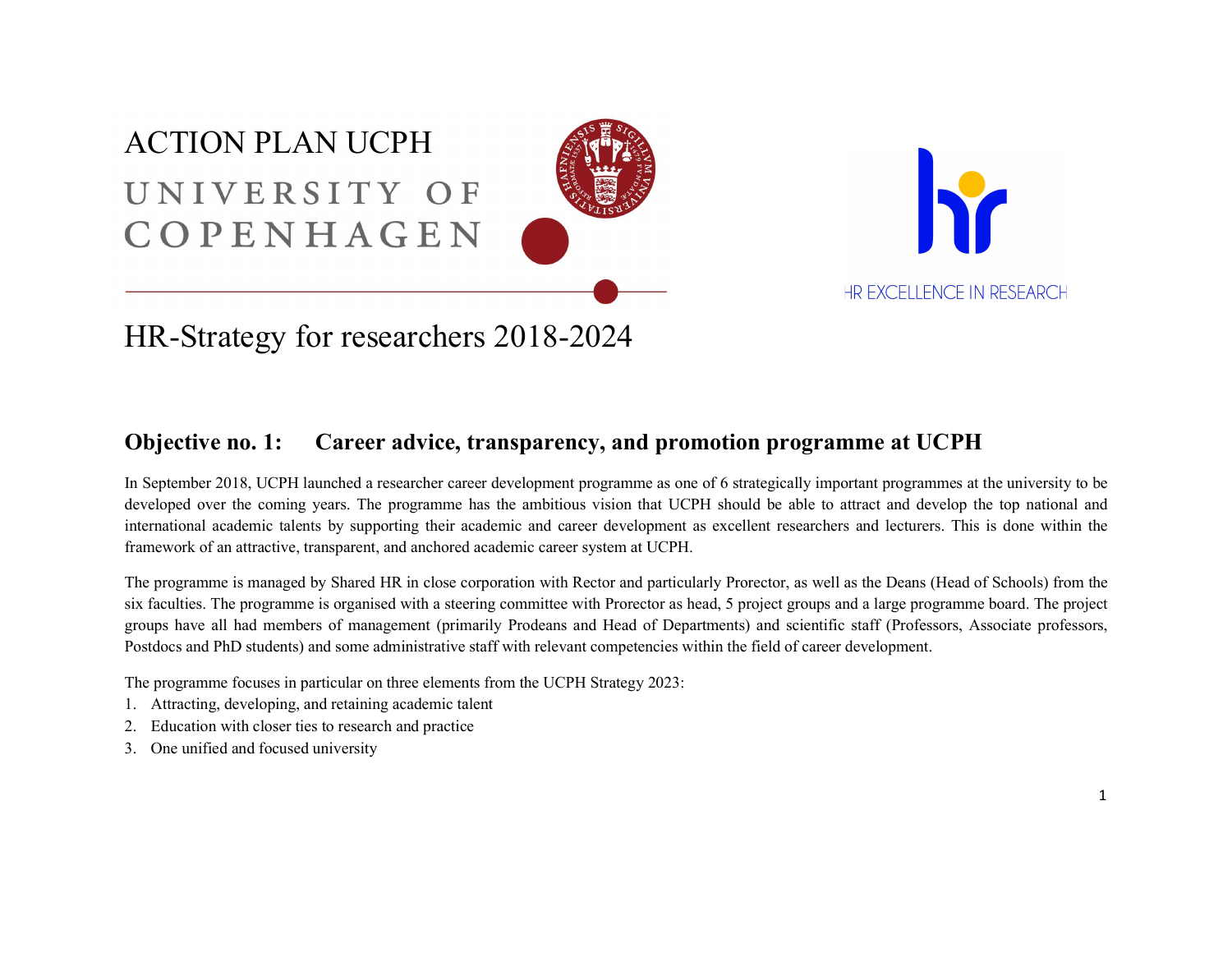|                                      | Promotion Programme from associate professor to full professor                                                                                                                                                                                                          | <b>Responsible Unit:</b>                      |
|--------------------------------------|-------------------------------------------------------------------------------------------------------------------------------------------------------------------------------------------------------------------------------------------------------------------------|-----------------------------------------------|
| 13. Recruitment                      | The programme offers particularly talented associate professors/senior researchers the chance to participate                                                                                                                                                            | <b>Shared HR</b>                              |
| 14. Selection                        | in a promotion programme with transition to appointment as full professor over a period of up to 8 years<br>without an open vacancy process. The programme is developed to support UCPH's efforts to retain and<br>attract the best national and international talents. | Project groups with the<br>following members: |
| 15. Transparency                     |                                                                                                                                                                                                                                                                         |                                               |
| 16. Judging merit                    | <b>Action</b>                                                                                                                                                                                                                                                           | Associate Deans for<br>research, external     |
|                                      | Drafting the programme for promotion from Associate Professor to full Professor.<br>a)                                                                                                                                                                                  | relations and education.                      |
| 19. Recognition<br>of qualifications | Included large number of workshop meetings in the project group and decisions by the Steering<br>$\mathbf{b}$<br>Committee                                                                                                                                              | Heads of Department                           |
|                                      | Participation in workshops by national body of legislation to push for the possibility of a promotion<br>$\mathbf{c}$<br>programme. Successful push.                                                                                                                    | Professors                                    |
|                                      | Receiving feedback from all boards and committees at UCPH on content and structure of the Promotion<br>d)<br>Programme. Great interest from other Danish Universities and some Danish media.                                                                            | <b>Associate Professors</b>                   |
|                                      | Dialogue in project group, steering committee and top management team (Deans, Rectorate) and UCPH<br>e)<br>Board, particularly on the role of Head of Department and how to enrol in the programme                                                                      | Postdocs                                      |
|                                      | Receiving last feedback from all boards and committees at UCPH on content and structure of the<br>$\ddot{\phantom{1}}$<br>Promotion Programme.                                                                                                                          | PhD students                                  |
|                                      | Analyses of two American, one British and two Nordic universities and their promotion programme<br>g)<br>processes to look at similarities and differences amongst programmes.                                                                                          | Union rep. for Research                       |
|                                      | Approval of the Programme by Rectorate<br>h)                                                                                                                                                                                                                            | <b>Staff</b>                                  |
|                                      | HR group implementation group focusing on materials for managers, academics, tools, guides, training<br>$\mathbf{i}$<br>workshops, communication materials and development of websites etc. Supported dialogue at each                                                  | HR-professionals                              |
|                                      | Faculty on the implementation and use of the Programme. Dialogues between Heads of Departments<br>and Deans and between Heads of Departments and associate professors                                                                                                   | Professionals from                            |
|                                      | First round of application for already employed associate professors at UCPH. A lot of applications<br>$\vert$ 1)<br>expected.                                                                                                                                          | Research and<br>Innovation                    |
|                                      |                                                                                                                                                                                                                                                                         |                                               |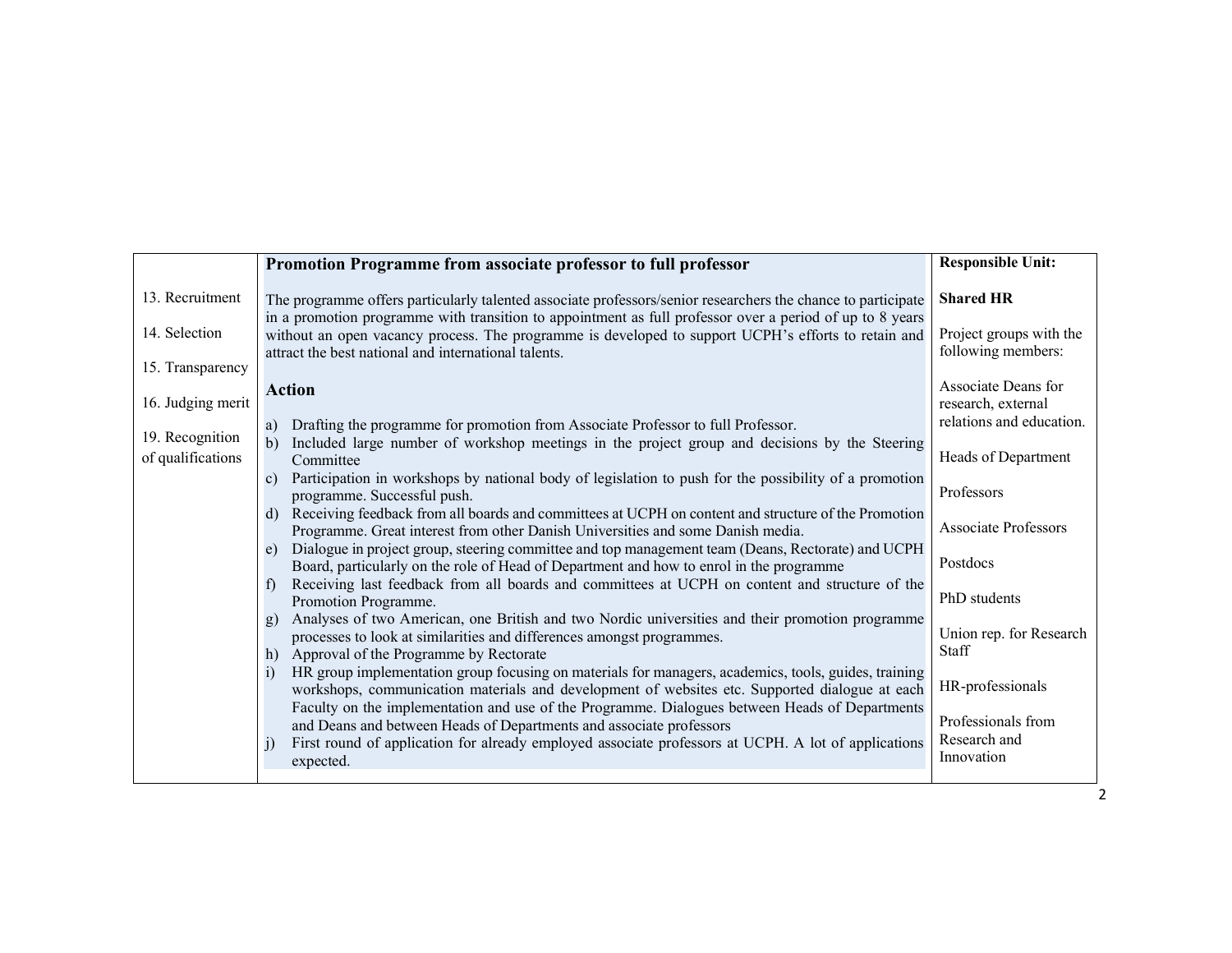| k) Evaluation of the application process for already employed associate professors. Particular focus on                                                                                    | Professionals from                     |
|--------------------------------------------------------------------------------------------------------------------------------------------------------------------------------------------|----------------------------------------|
| roles/responsibilities at department level and incl. implementation of adjustments.<br>UCPH Promotion Board meets for the first time and discuss progress, process etc. based on data from | <b>Education and Students</b>          |
| $\mathbf{I}$<br>first round of application and number of candidates enrolled based on vacancy process. Are to advise                                                                       | The aim has been to                    |
| the top management team on any adjustments of the programme.                                                                                                                               | involve the organisation               |
| m) Exploring whether the programme will benefit from system-based process support                                                                                                          | in the development of                  |
| First round of application for already employed associate professors at UCPH. A lot of applications<br>n)                                                                                  | initiatives – both                     |
| expected however dependent on how the first round goes.                                                                                                                                    | management and                         |
| Evaluation of the full programme with particular focus on minor adjustments and how many associate<br>$\Omega$                                                                             | research staff as well as              |
| professors are expected a swiftly promotion to professor (2 years of less).                                                                                                                | union rep.                             |
| Third round of application for already employed associate professors at UCPH. Less applications<br>$\mathbf{D}$                                                                            |                                        |
| expected. Rise in number of vacancy applications which include entering the promotion programme.                                                                                           | The programme has                      |
|                                                                                                                                                                                            | besides project groups                 |
| Timing                                                                                                                                                                                     | had a large programme                  |
|                                                                                                                                                                                            | board with same diverse                |
| Autumn 2018 - 2019: Start up and drafting the Promotion Programme<br>a)                                                                                                                    | composition as is                      |
| Jan. 2020: Legislation in place<br>$\mathbf{b}$                                                                                                                                            | present in the project                 |
| Apr. - Jun. 2020: Draft of Promotion Programme in broad consultation<br>$\mathbf{c}$                                                                                                       | groups.                                |
| Aug. 2020 - Jan. 2021: Adjustment of Promotion Programme<br>$\mathbf{d}$                                                                                                                   |                                        |
| Feb. - May 2021: Final edition of Promotion Programme in broad consultation<br>$\epsilon$ )                                                                                                | The aim has also been                  |
| Feb. - May 2021: Comparative analysis with other LERU/IARU universities<br>f                                                                                                               | to secure knowledge of                 |
| 1 June 2021: Approval of UCPH Promotion Programme by Rectorate<br>g)                                                                                                                       | the career development<br>area amongst |
| Aug. 2021 - Feb. 2022: Preparation of implementation<br>h)<br>1. Feb. 2022: First round of application for enrolment in the Programme<br>$\mathbf{i}$                                      | professionals as well as               |
| Autumn 2022: First evaluation of application process<br>j)                                                                                                                                 | expertise within the                   |
| Autumn 2022: UCPH Promotion Programme Board advises Management Team<br>$\bf k)$                                                                                                            | areas of research and                  |
| Autumn 2022: Possible introduction of system-based support of the process<br>$\left  \right $                                                                                              | innovation and                         |
| m) 1. Feb. 2023: Second round of application for enrolment in the Programme                                                                                                                | educational services.                  |
| Autumn 2023: Evaluation of the Promotion Programme incl. adjustments<br>n)                                                                                                                 | <b>Educational services</b>            |
| 1. Feb. 2024: Third round of application for enrolment in the Programme<br>$\Omega$                                                                                                        | have extensive                         |
|                                                                                                                                                                                            | experience with the                    |
| <b>Indicators / Targets</b>                                                                                                                                                                | career development                     |
|                                                                                                                                                                                            | field.                                 |
| Number of Associate Professors applying for enrolment in UCPH's promotion programme                                                                                                        |                                        |
| Baseline 2022: not known yet                                                                                                                                                               |                                        |
| Frequency: Once a year                                                                                                                                                                     |                                        |
|                                                                                                                                                                                            |                                        |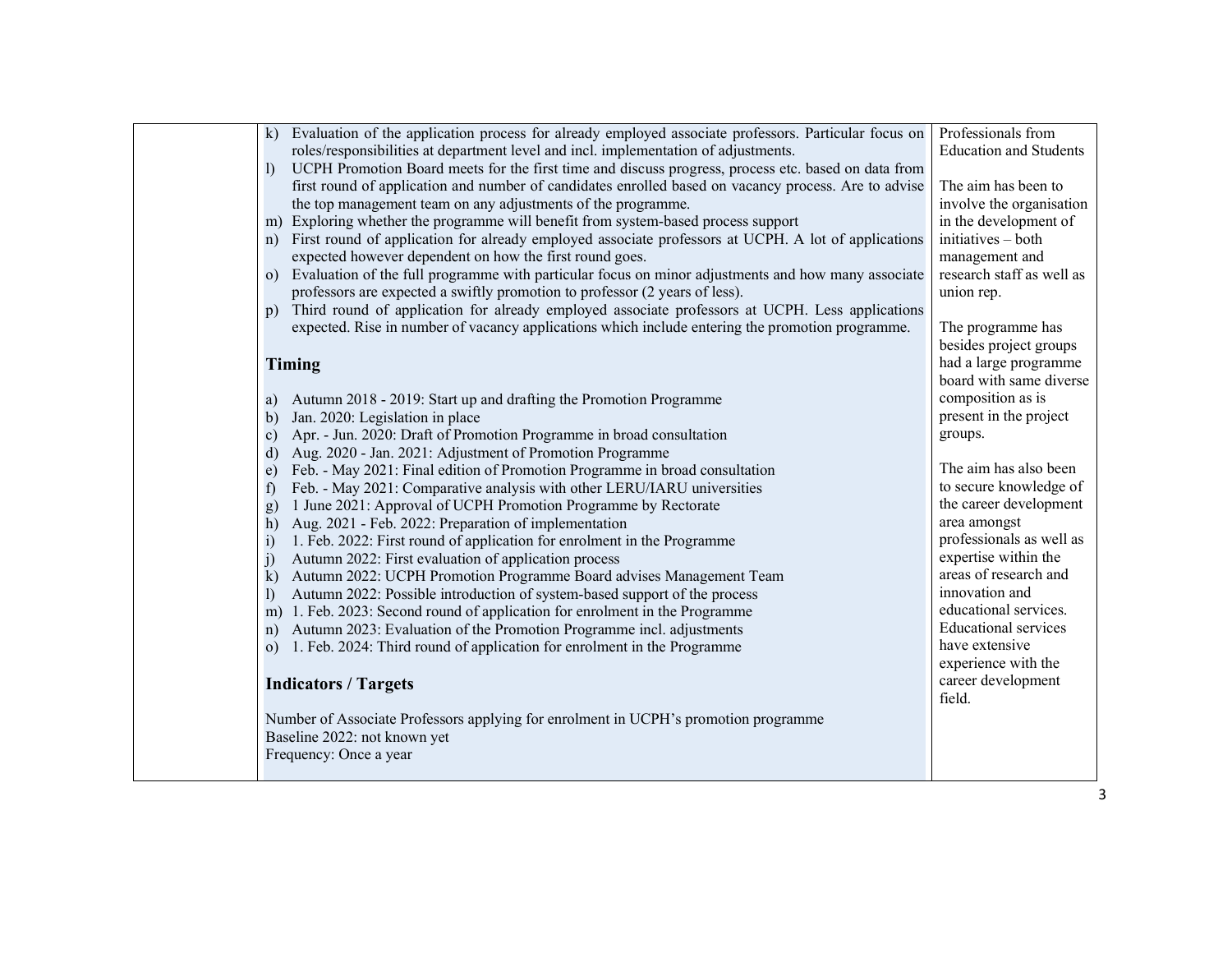|                   | Number of Associate Professors enrolled in UCPH's promotion programme                                                     |
|-------------------|---------------------------------------------------------------------------------------------------------------------------|
|                   | Baseline 2022: not known yet.                                                                                             |
|                   | Target: 10% of associate professor population                                                                             |
|                   | Frequency: Once a year                                                                                                    |
|                   |                                                                                                                           |
|                   |                                                                                                                           |
|                   | Criteria for recognising merit for assistant-, associate- and full professors:                                            |
|                   |                                                                                                                           |
| 11. Evaluation/   | The project will develop a model at UCPH level describing researcher career steps (criteria for recognising               |
| appraisal systems | merit) for assistant professor, associate professor, and full professors, supplemented with department                    |
|                   | descriptions used across faculties and departments in both recruitment and career development context. The                |
| 14. Selection     | project supports that the researcher career path will be more transparent in terms of the movement from one               |
|                   | academic position to another.                                                                                             |
| 15. Transparency  |                                                                                                                           |
|                   | <b>Action</b>                                                                                                             |
| 16. Judging merit |                                                                                                                           |
|                   | a) After considering vast national and international as well as local UCPH material the project group                     |
| 19. Recognition   | drafted a set of entry criteria to the positions of assistant-, associate- and full professors                            |
| of qualifications | b) Receiving feedback from all boards and committees on amount, content and deletion of criteria as well                  |
|                   | as ideas for other/new criteria                                                                                           |
| 26. Funding and   | Six main criteria with additional sub criteria are developed (research, teaching, societal impact, external<br>c)         |
| salaries          | funding, organisational contribution and leadership) as factors which should be taken into consideration                  |
|                   | in the context of career progression from one position to the next. Sent to all faculties to supplement                   |
|                   | UCPH criteria with local criteria, if necessary.                                                                          |
|                   | d) Launched at websites and intranet, in the UCPH e-recruitment system to be used by all assessors,                       |
|                   | launched in all job vacancy advertisements for assistant-, associate- and full professor positions. Also                  |
|                   | launched in the UCPH Review and Development Dialogue process to be used every year amongst                                |
|                   | manager and academic staff                                                                                                |
|                   | The professor criteria are incorporated in the UCPH Promotion Programme for associate professors in<br>e)                 |
|                   | promotion plan and dossier. Criteria to be used in yearly salary negotiations and recruitment policy at                   |
|                   | certain faculties                                                                                                         |
|                   | Evaluating amongst assessors, managers etc. getting positive feedback on the use of the criteria. More<br>$\mathbf{f}$    |
|                   | stringent and comparable assessments and better development dialogues, some Head of Departments                           |
|                   | ask for 'criteria statements' prior to yearly dialogue to make sure researchers apply a broad focus on                    |
|                   | their responsibilities and possibilities.                                                                                 |
|                   | The criteria are incorporated into the promotion plan which is part of the mandatory material associate<br>$\mathbf{g}$ ) |
|                   | professors have to fill out and submit when applying for enrolment in the Promotion Programme.                            |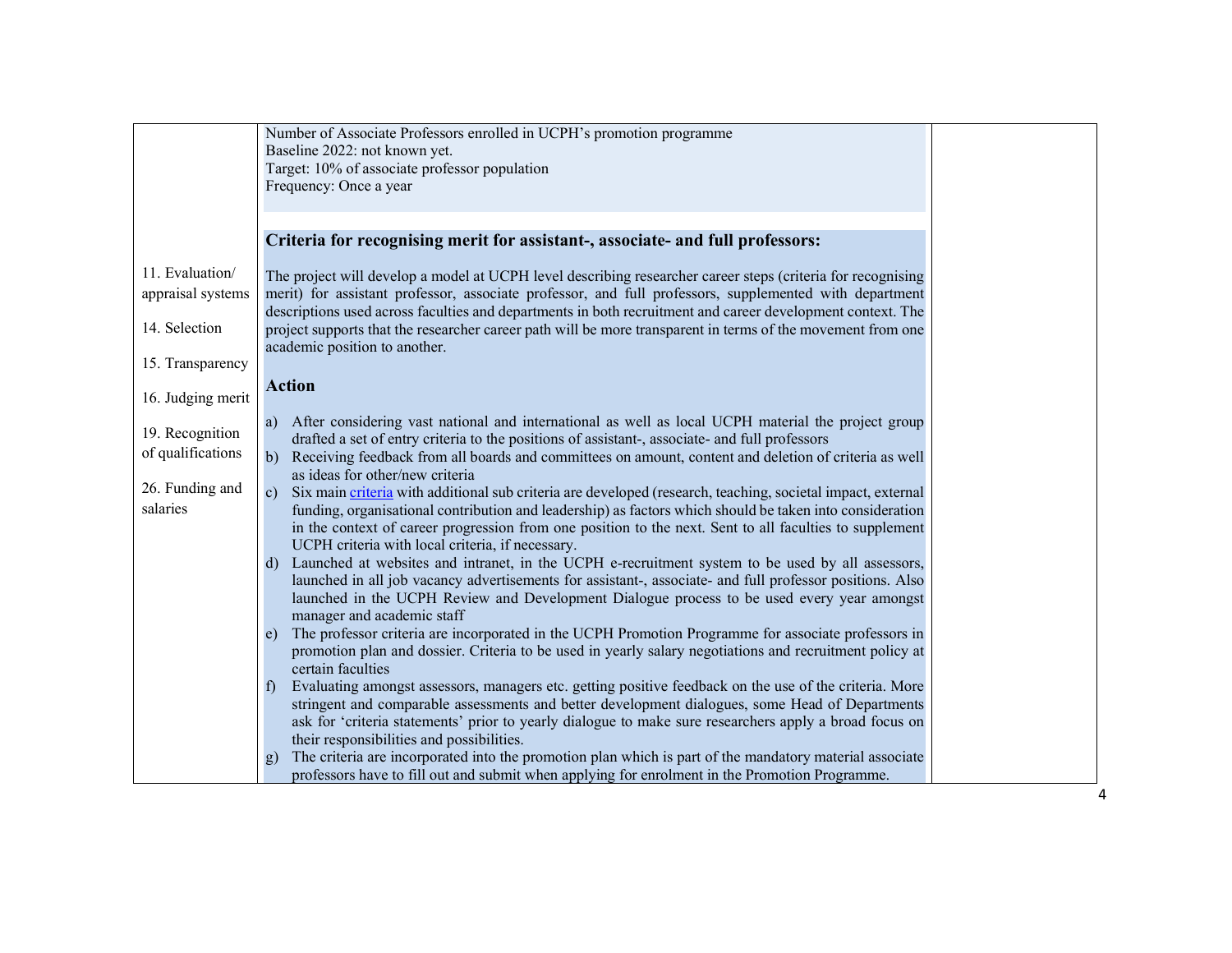|                                  | h) Using the criteria as a key element in UCPH's Gender Equality Plan                                                                                                                                                                                                                                                                                                                                                                                                                                                                                                                                                                                                                                                                                                                                                                |
|----------------------------------|--------------------------------------------------------------------------------------------------------------------------------------------------------------------------------------------------------------------------------------------------------------------------------------------------------------------------------------------------------------------------------------------------------------------------------------------------------------------------------------------------------------------------------------------------------------------------------------------------------------------------------------------------------------------------------------------------------------------------------------------------------------------------------------------------------------------------------------|
|                                  | Timing                                                                                                                                                                                                                                                                                                                                                                                                                                                                                                                                                                                                                                                                                                                                                                                                                               |
|                                  | Autumn 2018: Start up and first draft of criteria for recognising merit<br>a)<br>Feb.- Sep. 2019 Criteria in broad consultation at UCPH<br>$\mathbf{b}$<br>Oct. 2019 Final version of UCPH criteria for recognising merit<br>$\mathbf{c}$<br>Jun. - Sep. 2020: Criteria launched at UCPH<br>d)<br>Autumn 2020: Criteria incorporated in UCPH Promotion Programme etc.<br>e)<br>Spring 2021: First evaluation amongst users and HR<br>f<br>Spring 2022: Part of first round of UCPH Promotion Programme<br>$\bf{g})$<br>Autumn 2022 - 2024: New initiatives<br>h)<br><b>Indicators / Targets</b><br>Assessment based on criteria for recognising merit in all relevant assessments, measured by considering<br>assessments of assistant, associate and full professor<br>Baseline 2021: 75%.<br>Target 100%<br>Frequency: Once a year |
|                                  |                                                                                                                                                                                                                                                                                                                                                                                                                                                                                                                                                                                                                                                                                                                                                                                                                                      |
| 28. Career                       | Career development and clarification among PhD students and Postdocs:                                                                                                                                                                                                                                                                                                                                                                                                                                                                                                                                                                                                                                                                                                                                                                |
| development                      | The aim of the project is to develop a transparent framework for career development among young<br>researchers (PhD and Postdocs), which supports both attraction, career development, and clarification in                                                                                                                                                                                                                                                                                                                                                                                                                                                                                                                                                                                                                          |
| 30. Access to                    | relation to future career.                                                                                                                                                                                                                                                                                                                                                                                                                                                                                                                                                                                                                                                                                                                                                                                                           |
| career advice                    | <b>Action</b>                                                                                                                                                                                                                                                                                                                                                                                                                                                                                                                                                                                                                                                                                                                                                                                                                        |
| 36. Relation with<br>supervisors | The project group developed a paper with recommended initiatives supporting a transparent framework<br>a)<br>for career development among PhD students and Postdocs<br>Decision on 5 initiatives based on the recommendations: 1) the establishment of 1:1 career counselling<br>b)<br>for young researchers, 2) the development of career site on www.ku.dk targeting young researchers, 3)<br>the development of activity/workshops focusing on early introduction to career thinking and planning,<br>4) the development of material supporting managers and Ph.D. coordinators in their career guidance                                                                                                                                                                                                                          |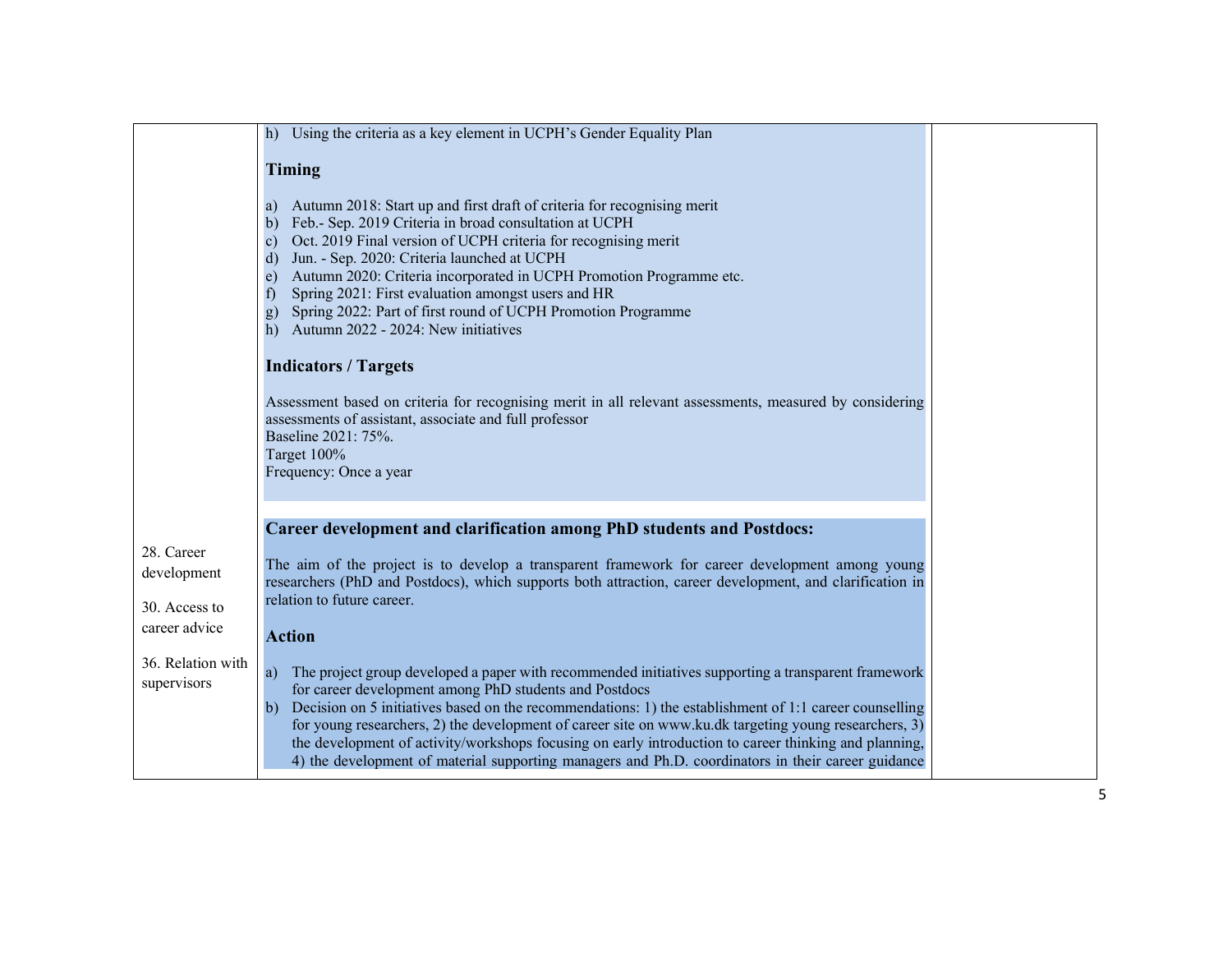| and 5) an analysis and further development of the PDR review material focusing on young researchers.<br>Hiring of career consultant $(2020 – 2021)$ .                                                     |  |
|-----------------------------------------------------------------------------------------------------------------------------------------------------------------------------------------------------------|--|
| Website on www.ku.dk developed targeting young researchers outlining support, tools, workshops etc.:<br>$\mathbf{c}$<br>https://employment.ku.dk/career-for-young-researchers/                            |  |
| 1:1 career counselling offered to all PhD's and Postdocs at UCPH<br>d)                                                                                                                                    |  |
| Activities developed targeting introduction to early career thinking and planning offered at department<br>e)                                                                                             |  |
| level (approximately two thirds of all departments have accepted)                                                                                                                                         |  |
| Use of career consultant to great extend giving talks on career focus to managers and young researchers.<br>$\mathbf{t}$                                                                                  |  |
| National network established amongst the Danish universities. Project manager in 4EU+ Work Package<br>on strengthening research and innovation with human capital and focus on career development (2021 - |  |
| 2023 project).                                                                                                                                                                                            |  |
| UCPH grant for two year extension of career consultant $(2022 - 2023)$ . Material to support managers<br>g)                                                                                               |  |
| and Ph.D.-coordinators including the analysis and further development of the PDR review material.                                                                                                         |  |
| Considerations on developing a young researcher career development programme<br>h)                                                                                                                        |  |
| Timing                                                                                                                                                                                                    |  |
|                                                                                                                                                                                                           |  |
| Oct. 2018 - May 2019: recommendations on career development focus areas<br>a)<br>Aug. - Dec. 2019: Decision on the implementation of recommendations<br>b)                                                |  |
| Jan. - Jun. 2020 Development and launch of website<br>$\mathbf{c}$                                                                                                                                        |  |
| Mar. 2020 – onwards: Development and offering of 1:1 career counselling<br>d)                                                                                                                             |  |
| Autumn 2020 - onwards: Developing and offering activities targeting introduction to career thinking<br>e)                                                                                                 |  |
| and planning<br>2021: Participating in local UCPH, national and international fairs, workshops and projects on                                                                                            |  |
| $\pm$<br>researcher career development amongst young researchers                                                                                                                                          |  |
| Spring 2022 - onwards: Developing material supporting managers, supervisors and Ph.D.-coordinators<br>g)                                                                                                  |  |
| in their development dialogue with young researchers on career.                                                                                                                                           |  |
| h) $2023 - 2024$ : New initiatives                                                                                                                                                                        |  |
| <b>Indicators / Targets</b>                                                                                                                                                                               |  |
| The extent to which younger UCPH researchers are supported in the transition to the business community                                                                                                    |  |
| and feel well prepared to take charge of their future career. Specified in the number of postdocs with four                                                                                               |  |
| months left of their UCPH employment.                                                                                                                                                                     |  |
| Baseline 2019: 55% (Yes).                                                                                                                                                                                 |  |
| Target: 70%<br>Frequency: Once a year from 2022 onwards                                                                                                                                                   |  |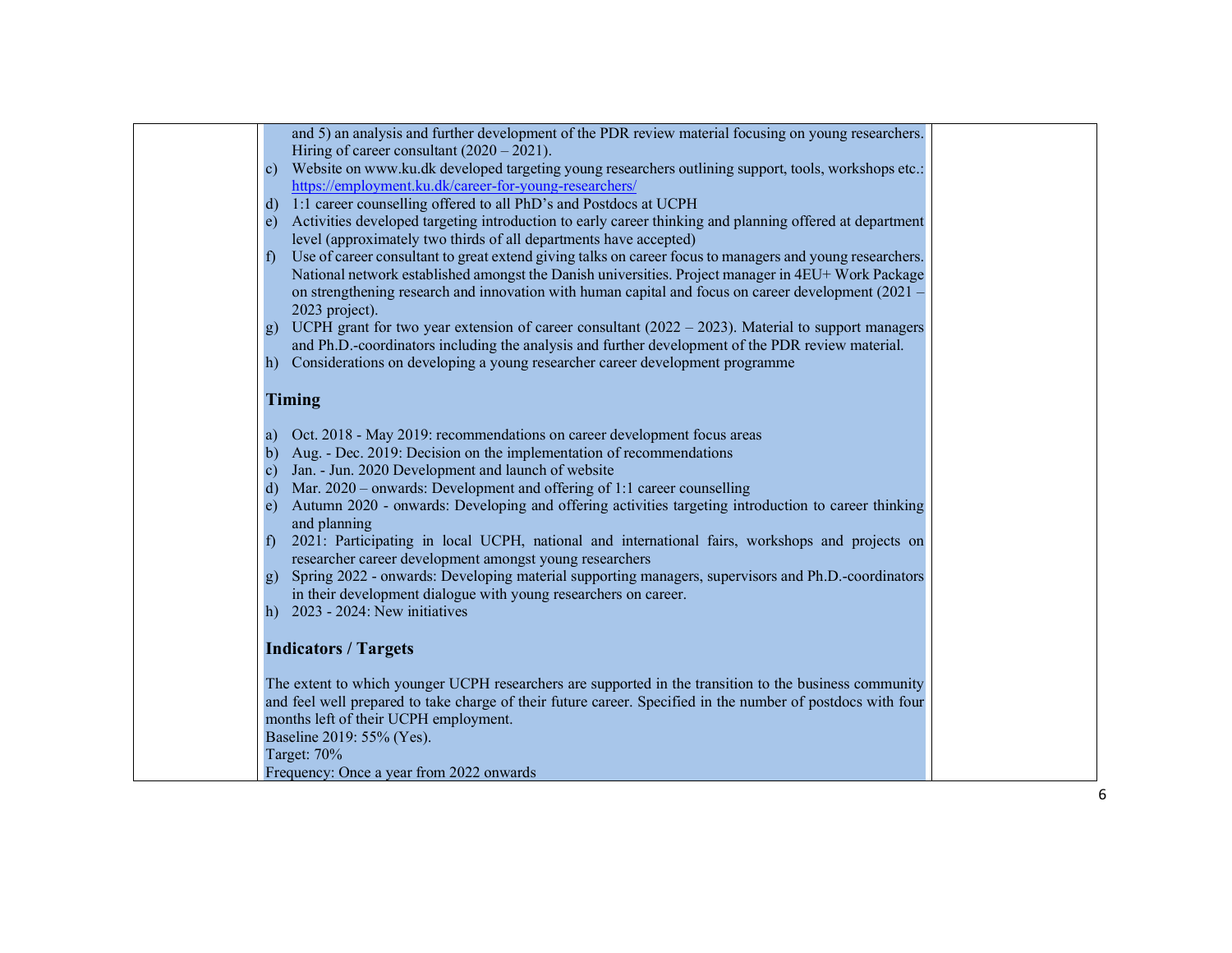|                                                | Recognition of excellence in teaching:                                                                                                                                                                                                                                                                                                                                                                                                                                                                                                                                                                                                                                                                                                                                                                                                                                                                                                                                                                                                                                                                                                                                                                                                                                                                                                                                                                                                                                                                                                                                                                                                                                                                                                                                                                                                                                                                                                                                                                                                                                                                                                                                             |
|------------------------------------------------|------------------------------------------------------------------------------------------------------------------------------------------------------------------------------------------------------------------------------------------------------------------------------------------------------------------------------------------------------------------------------------------------------------------------------------------------------------------------------------------------------------------------------------------------------------------------------------------------------------------------------------------------------------------------------------------------------------------------------------------------------------------------------------------------------------------------------------------------------------------------------------------------------------------------------------------------------------------------------------------------------------------------------------------------------------------------------------------------------------------------------------------------------------------------------------------------------------------------------------------------------------------------------------------------------------------------------------------------------------------------------------------------------------------------------------------------------------------------------------------------------------------------------------------------------------------------------------------------------------------------------------------------------------------------------------------------------------------------------------------------------------------------------------------------------------------------------------------------------------------------------------------------------------------------------------------------------------------------------------------------------------------------------------------------------------------------------------------------------------------------------------------------------------------------------------|
| 33. Teaching<br>38. Continuing<br>Professional | The project aims to support that UCPH has an incentive structure for the recognition of excellence in<br>teaching and enforcing that teaching is a fundamental and well-defined element in the researcher career and<br>in the work with researcher career development at UCPH.                                                                                                                                                                                                                                                                                                                                                                                                                                                                                                                                                                                                                                                                                                                                                                                                                                                                                                                                                                                                                                                                                                                                                                                                                                                                                                                                                                                                                                                                                                                                                                                                                                                                                                                                                                                                                                                                                                    |
| Development                                    | <b>Action</b>                                                                                                                                                                                                                                                                                                                                                                                                                                                                                                                                                                                                                                                                                                                                                                                                                                                                                                                                                                                                                                                                                                                                                                                                                                                                                                                                                                                                                                                                                                                                                                                                                                                                                                                                                                                                                                                                                                                                                                                                                                                                                                                                                                      |
|                                                | The project group developed a paper with recommended initiatives supporting that teaching is a<br>a)<br>fundamental and well-defined element in the researcher career and in the work with researcher career<br>development at UCPH.<br>Decision on 5 initiatives based on the recommendations: 1) that a template be drawn up for the<br>b)<br>evaluation of teaching competencies in connection with appointment; 2) that the teaching assignment is<br>always affected in a PDR interview. If the manager does not have education as his or her area of<br>responsibility, the manager should obtain the necessary information prior to the interview, e.g. with the<br>Director of studies and/or the deputy Head of Department for Education. 3) that the University lecturers<br>register teaching activities in PURE (CURIS) 4) that further structured courses of study be prepared in<br>accordance with the teaching and learning in higher education programme, e.g. digital skills, supervision<br>(theses, bachelor projects, etc.) and feedback. 5) that more pay supplements be awarded for the<br>development of $-$ and quality in the performance of the teaching tasks.<br>Template developed<br>$\mathbf{c}$ )<br>Recommendation 2 developed with the criteria for recognising merit embedded in the PDR review<br>d)<br>material for all professor levels, education and teaching being a significant part of the criteria.<br>Recommendation 3: Technical analysis of the possibility of using PURE/CURIS for display of teaching<br>e)<br>activities (as it is used for displaying research activities). Analysis conducted showing too many<br>obstacles in the technical migration of data and too much manual work needed by academics. Therefore,<br>the recommendation was dismissed.<br>Recommendation 4 embedded in interdisciplinary working group led by Educational Services and<br>anchored in work collaboration between UCPH's learning units.<br>Dialogue regarding recommendation 5 was taken out of the project frame and conducted in the line<br>$\mathbf{g}$<br>management and General Collaboration Committee at UCPH.<br><b>Timing</b> |
|                                                | Dec. 2018 – Jun 2019. Onboarding new project group and development of recommendations                                                                                                                                                                                                                                                                                                                                                                                                                                                                                                                                                                                                                                                                                                                                                                                                                                                                                                                                                                                                                                                                                                                                                                                                                                                                                                                                                                                                                                                                                                                                                                                                                                                                                                                                                                                                                                                                                                                                                                                                                                                                                              |

7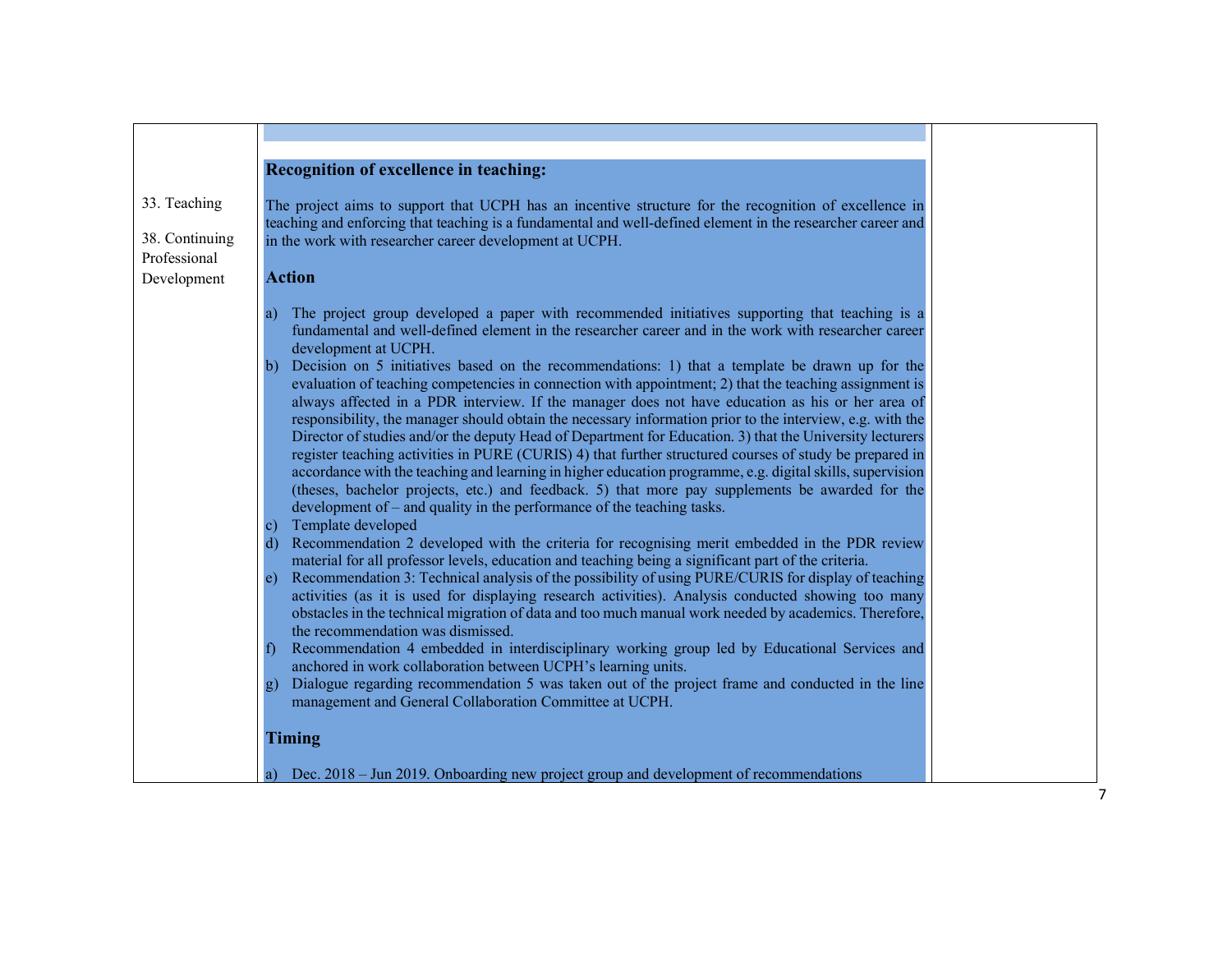| Autumn 2019: Decision on initiatives<br>Jan 2020 - Apr 2021: Implementation/dismissal of initiatives      |  |
|-----------------------------------------------------------------------------------------------------------|--|
| Project completed                                                                                         |  |
| <b>Indicators / Targets</b>                                                                               |  |
| Explicit consideration of teaching competencies in connection with appointment and promotion via criteria |  |
| for recognising merit, measured by considering assessments.                                               |  |
| Baseline 2021: 66%                                                                                        |  |
| Target: $100\%$                                                                                           |  |
| Frequency: One a year                                                                                     |  |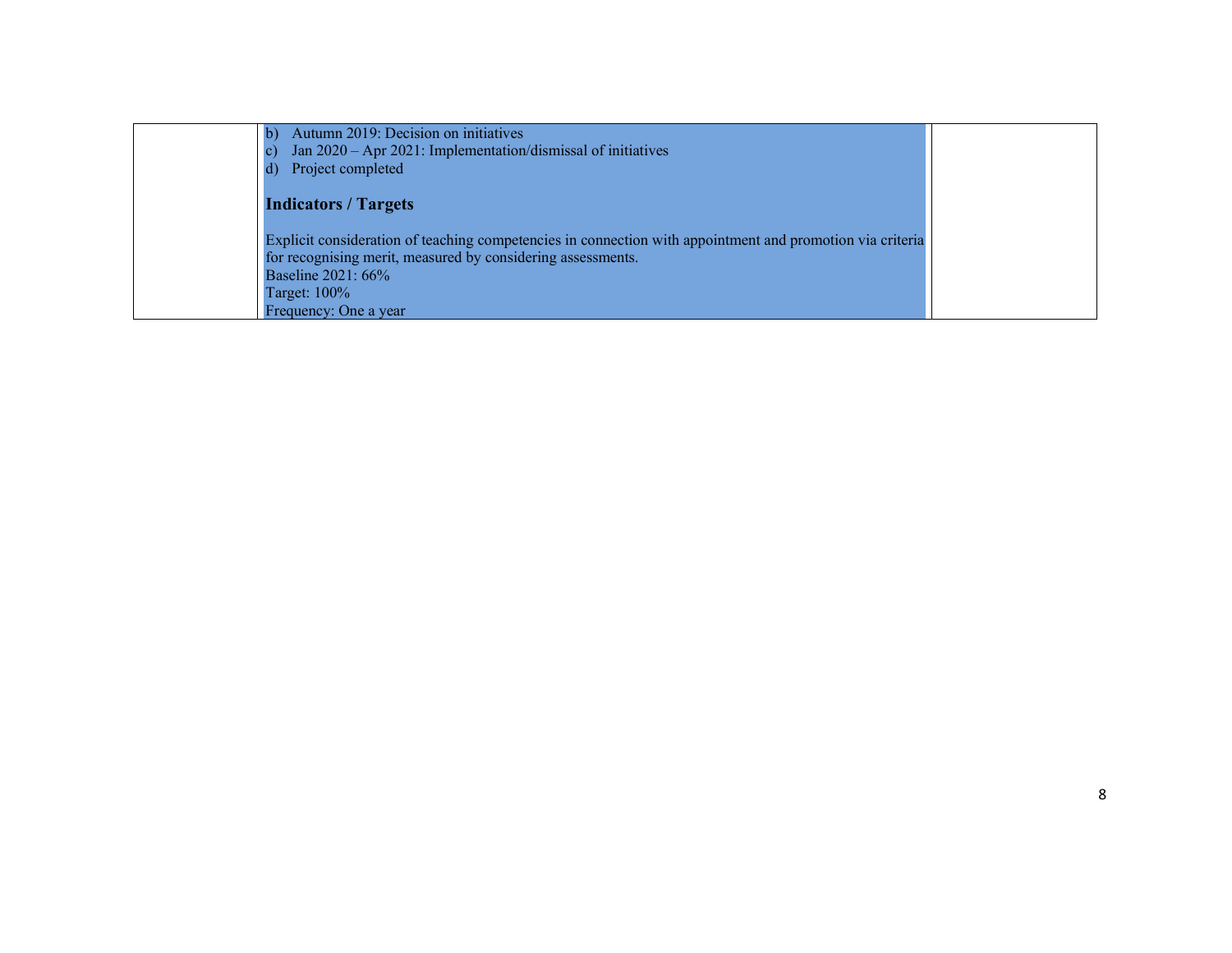### Objective no. 2: Non-discrimination and gender equality

The University of Copenhagen has been working on gender equality and diversity for several years. There is a big focus on making sure to engage the whole organization in the ambitions connected to inclusion and diversity. Therefore, the subject matters hold a prominent role within the University Strategy 2023 both as genuine values as well as targets to be reached. In December 2021 the University of Copenhagen implemented a new Gender Equality Plan focusing on 6 ambitious targets for the period of 2022-2023. In connection to the Gender Equality Plan, top management at UCPH decided to double the resources set in place to implement and monitor the work done on EDI. Therefore, UCPH will have a team of 2,5 fulltime employees working on EDI from 2022 and forward.

The following numbers were the baseline for 2020 and the target for the coming years is to increase the percentage of women in leadership positions and well assistant professor, associated professor, and professor positions.

| Staff at UCPH (2020)  |              | Women in leadership positions |              |
|-----------------------|--------------|-------------------------------|--------------|
| PhD:                  | $55\%$ women | Rectorate:                    | $25\%$ women |
| Postdoc:              | $46\%$ women | Dean:                         | $50\%$ women |
| Assistant professor:  | $43\%$ women | Vice-dean:                    | $62\%$ women |
| Associated professor: | 38% women    | Faculty director:             | $17\%$ women |
| Professor:            | $26\%$ women | Head of Department:           | $35\%$ women |

|                             | Local involvement and unconscious bias training                                                       | <b>Responsible Unit:</b> |
|-----------------------------|-------------------------------------------------------------------------------------------------------|--------------------------|
| $10.$ Non<br>discrimination | <b>Action</b>                                                                                         | <b>Shared HR</b>         |
| 13. Recruitment             |                                                                                                       | Senior Consultant        |
|                             | 10 departments across the university have received training in unconscious bias and nudging           | on EDI: Maria            |
| 27. Gender balance          | 10 departments across the university have investigated their own process of recruitment and retention | Mortensen                |
|                             | in connection to equality and diversity                                                               |                          |
| 28. Career                  | 10 departments across the university have developed local action plans focusing on ensuring equality  | <b>Local HR centres</b>  |
| development                 | and diversity in recruitment and retention                                                            |                          |
|                             | 10 departments have shared knowledge and experiences working on equality and diversity with the rest  | Researchers              |
|                             | of the university                                                                                     |                          |
|                             |                                                                                                       |                          |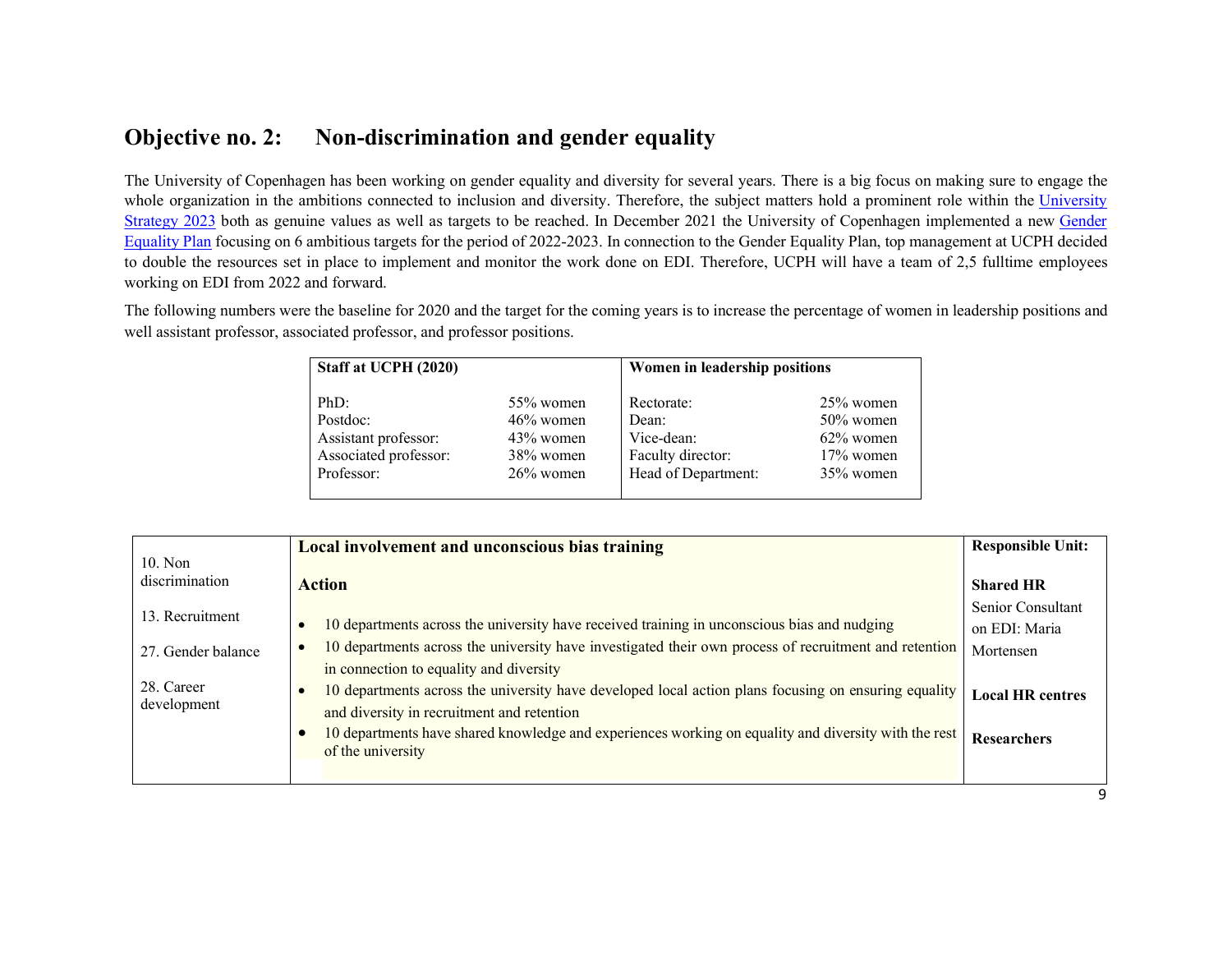|                                                        | <b>Timing</b><br>The 1 <sup>st</sup> of August 2018 to the 1 <sup>st</sup> of March 2021<br>$\bullet$<br>Autumn semester 2018: project-design and taskforce<br>$\bullet$<br>Spring semester 2019: the 10 departments have volunteered to participate and formed working groups<br>$\bullet$<br>Autumn semester 2019: the 10 working groups have received training in unconscious bias and nudging<br>$\bullet$<br>Spring semester 2020: the 10 departments have fully developed and implemented action plans<br>$\bullet$<br>Autumn semester 2020: the 10 departments have participated in a follow-up meeting focusing on<br>progress<br>Spring semester 2021: the 10 departments have evaluated their participation in the project and the output<br>$\bullet$<br>of the action plan<br><b>Indicators / Targets</b><br>The 10 departments continue the work after the end of the project<br>$\bullet$<br>UCPH implements an ongoing network for participants from the project | Heads of<br>$\bullet$<br>Department<br>Professors<br>Associate<br>Professors<br>Postdocs<br>$\bullet$<br>PhD students |
|--------------------------------------------------------|---------------------------------------------------------------------------------------------------------------------------------------------------------------------------------------------------------------------------------------------------------------------------------------------------------------------------------------------------------------------------------------------------------------------------------------------------------------------------------------------------------------------------------------------------------------------------------------------------------------------------------------------------------------------------------------------------------------------------------------------------------------------------------------------------------------------------------------------------------------------------------------------------------------------------------------------------------------------------------|-----------------------------------------------------------------------------------------------------------------------|
|                                                        | <b>Guidelines on Sexual Harassment</b>                                                                                                                                                                                                                                                                                                                                                                                                                                                                                                                                                                                                                                                                                                                                                                                                                                                                                                                                          |                                                                                                                       |
| 10. Non<br>discrimination<br>24. Working<br>conditions | <b>Action</b><br>Revisiting the guidelines on sexual harassment, making sure they were agreed on across the population<br>of staff.<br>Updating the guidelines.<br>Revisiting the workplace assessment, making sure to get the data needed to understand and analyse the<br>full amount of and complex dimensions of sexual harassment with the organization.<br><b>Timing</b><br>Autumn semester 2018:<br>KU debate on guidelines                                                                                                                                                                                                                                                                                                                                                                                                                                                                                                                                              |                                                                                                                       |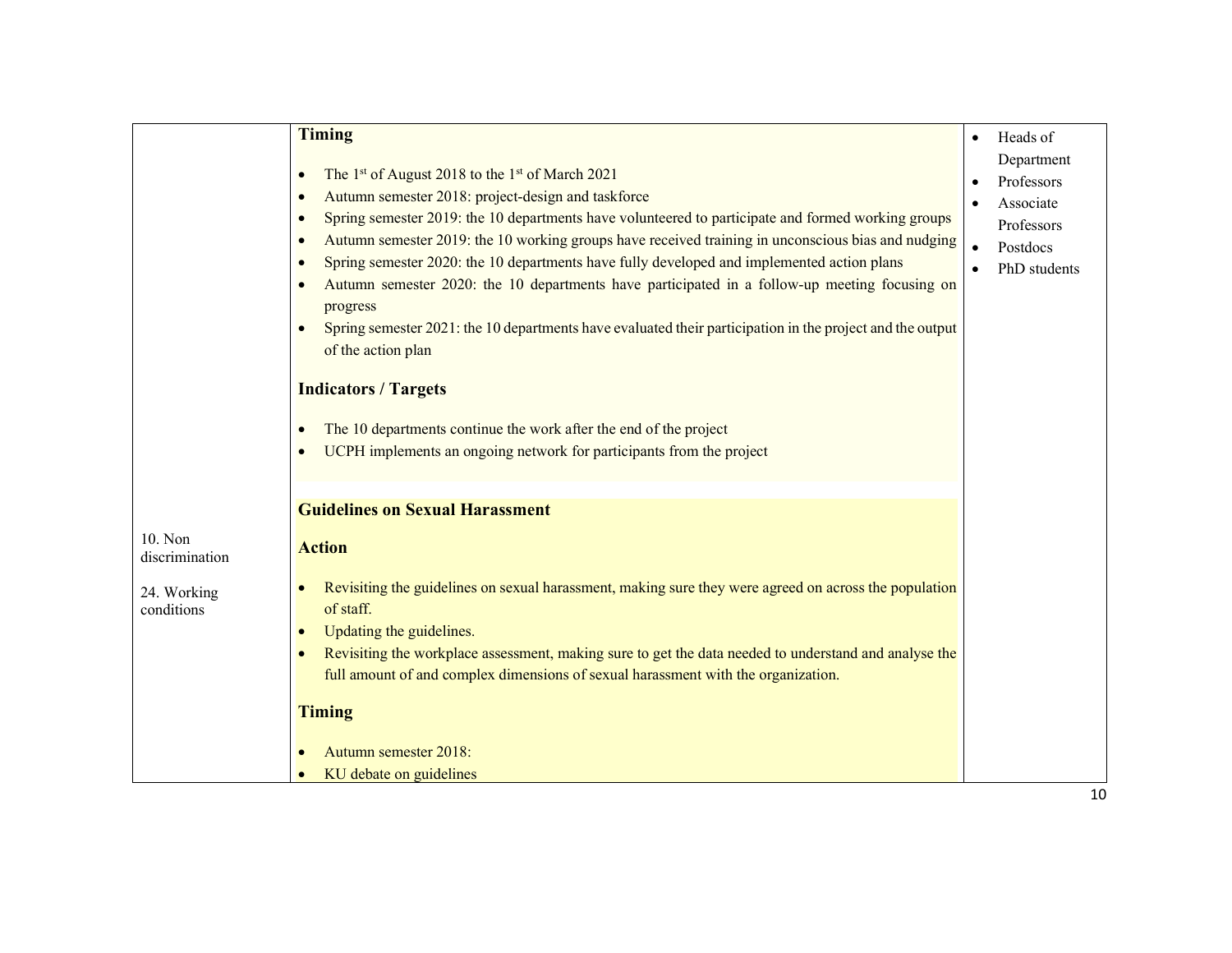|                                                 | Spring semester 2019: New guidelines<br>Spring semester 2021: new questions on sexual harassment is included in UCPH workplace assessment<br><b>Indicators / Targets</b><br>The workplace assessment shows an increase in cases of episodes of harassment at UCPH, thereby<br>giving a clear picture of status quo within the organization                                                                                                                                                                                                                                                                                                                                                                                                                                                                                                            |
|-------------------------------------------------|-------------------------------------------------------------------------------------------------------------------------------------------------------------------------------------------------------------------------------------------------------------------------------------------------------------------------------------------------------------------------------------------------------------------------------------------------------------------------------------------------------------------------------------------------------------------------------------------------------------------------------------------------------------------------------------------------------------------------------------------------------------------------------------------------------------------------------------------------------|
|                                                 | <b>Gender balanced recruitment</b>                                                                                                                                                                                                                                                                                                                                                                                                                                                                                                                                                                                                                                                                                                                                                                                                                    |
| 13. Recruitment                                 | <b>Action</b>                                                                                                                                                                                                                                                                                                                                                                                                                                                                                                                                                                                                                                                                                                                                                                                                                                         |
| 27. Gender balance<br>28. Career<br>development | Mandatory in all recruitments of faculty members to ensure that both male and female are represented<br>$\bullet$<br>in the applicant pool<br>In cases on nonrepresentation of either male og female a letter of dispensation must be send to the rector<br>for approval<br>UCPH has promoted equal opportunities in the recruitment of managers at UCPH by testing different<br>tools to reduce unconscious bias and to assure the quality of the recruitment process.<br>UCPH has updated the concept for manager development reviews (LUS) to include their position on<br>gender equality and diversity as an important development parameter.<br><b>Timing</b><br>The 1 <sup>st</sup> of January 2020 to the 31 <sup>st</sup> of December 2023<br><b>Indicators / Targets</b><br>A decrease in recruitments where only one gender is represented |
|                                                 | Improved gender balance in managemental positions at UCPH                                                                                                                                                                                                                                                                                                                                                                                                                                                                                                                                                                                                                                                                                                                                                                                             |
|                                                 | The concept for LUS is updated and implemented                                                                                                                                                                                                                                                                                                                                                                                                                                                                                                                                                                                                                                                                                                                                                                                                        |
|                                                 | <b>Diversity management</b>                                                                                                                                                                                                                                                                                                                                                                                                                                                                                                                                                                                                                                                                                                                                                                                                                           |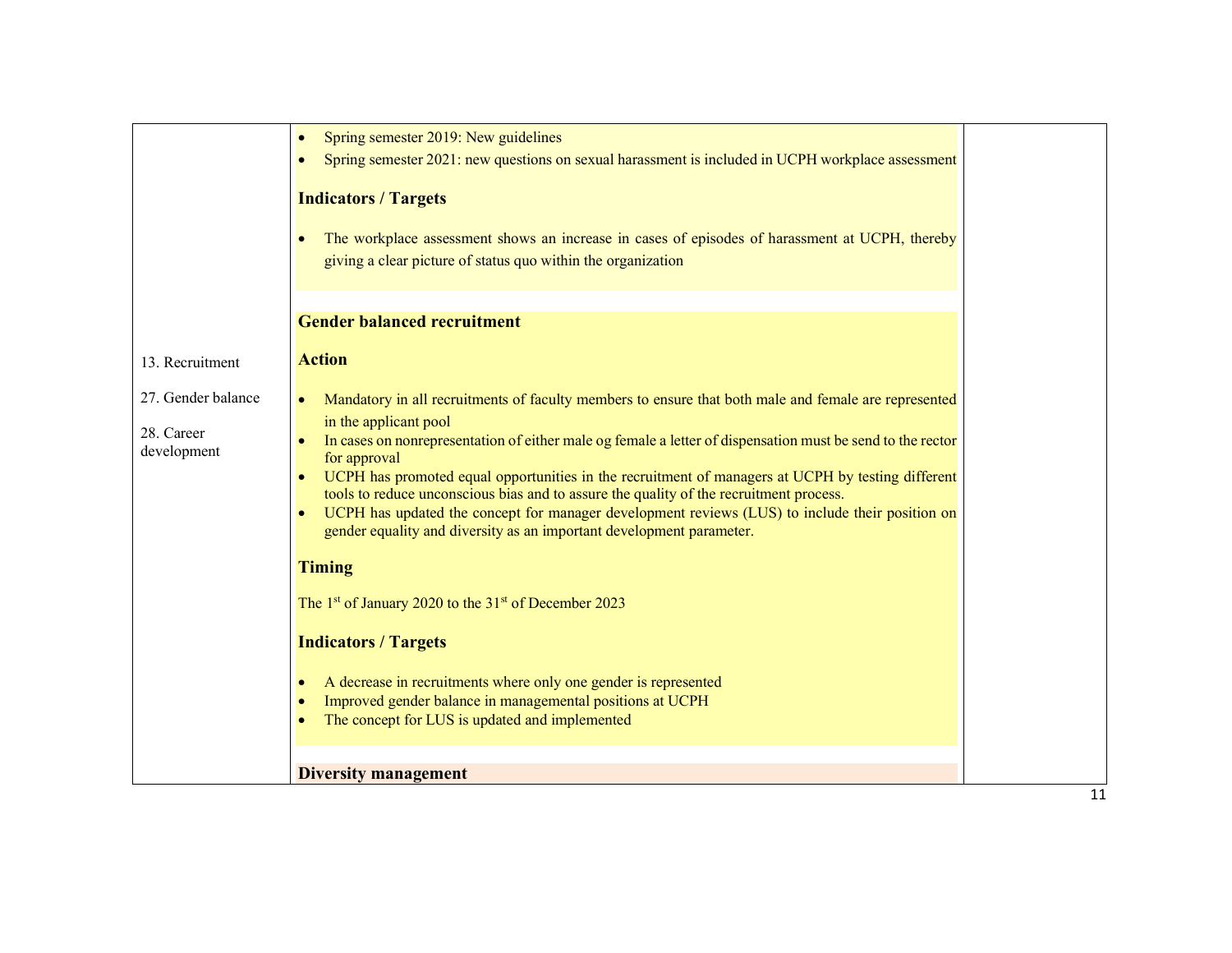| 3. Professional<br>responsibility<br>4. Professional attitude | <b>Action</b><br>L80 (the top 80 leaders at UCPH) is invited for a mandatory course in diversity management<br>UCPH has developed and offered a generic course on gender equality, diversity and unconscious bias<br>aimed at all managers                                |  |
|---------------------------------------------------------------|---------------------------------------------------------------------------------------------------------------------------------------------------------------------------------------------------------------------------------------------------------------------------|--|
| 27. Gender balance                                            | <b>Timing</b>                                                                                                                                                                                                                                                             |  |
|                                                               | Spring semester 2021<br>The 1 <sup>st</sup> of January 2022 to the 31 <sup>st</sup> of December 2023<br><b>Indicators / Targets</b><br>L80 has received an extensive course on diversity management<br>The course has been offered for employees at UCPH at least 4 times |  |
|                                                               | <b>Local involvement and unconscious bias training</b>                                                                                                                                                                                                                    |  |
|                                                               | <b>Action</b>                                                                                                                                                                                                                                                             |  |
| 10. Non<br>discrimination                                     | Broad involvement of the entire organization in relation to goals and direction of the gender equality and<br>diversity effort                                                                                                                                            |  |
| 13. Recruitment                                               | <b>Timing</b>                                                                                                                                                                                                                                                             |  |
| 27. Gender balance                                            | The 1 <sup>st</sup> of January to the 31 <sup>st</sup> of December 2023                                                                                                                                                                                                   |  |
| 28. Career<br>development                                     | <b>Indicators / Targets</b><br>All formal networks at UCPH have discussed gender equality and diversity<br>$\bullet$<br>Organizational input is included within the next gender equality plan                                                                             |  |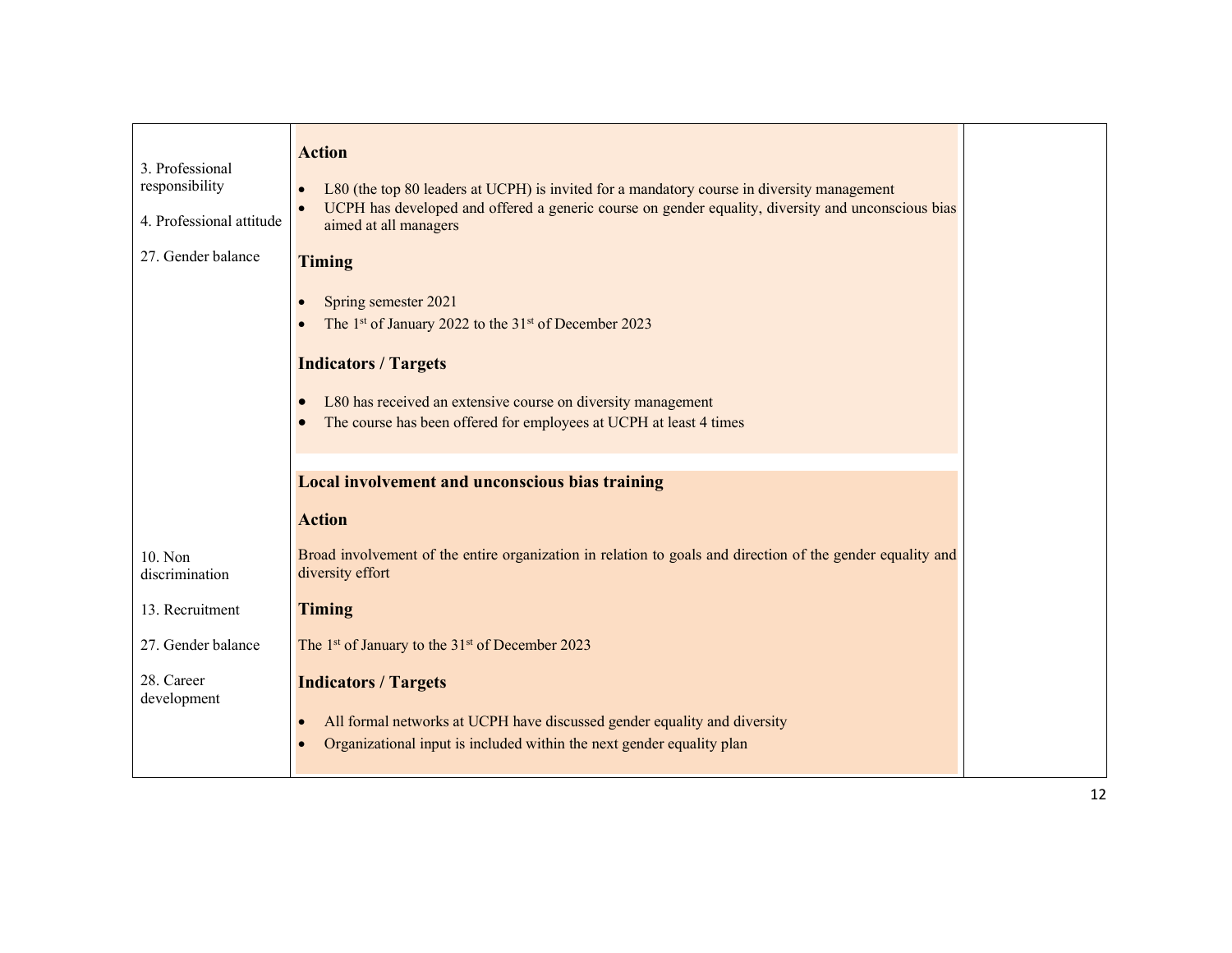|                                                        | <b>LGBT+</b> employee network                                                                                                                                                                                                                                                                                                                                            |
|--------------------------------------------------------|--------------------------------------------------------------------------------------------------------------------------------------------------------------------------------------------------------------------------------------------------------------------------------------------------------------------------------------------------------------------------|
|                                                        | <b>Action</b>                                                                                                                                                                                                                                                                                                                                                            |
| 10. Non<br>discrimination<br>24. Working<br>conditions | An employee network for LGBTQIA+ staff members are put into place<br>$\bullet$<br>The network is contributing to the knowledge of the organization on matters of diversity and inclusion<br>$\bullet$<br>The networks is formalized and supported financially by the university<br>$\bullet$                                                                             |
|                                                        | <b>Timing</b>                                                                                                                                                                                                                                                                                                                                                            |
|                                                        | The 1st of January 2020 to the 31st of December 2023                                                                                                                                                                                                                                                                                                                     |
|                                                        | <b>Indicators / Targets</b>                                                                                                                                                                                                                                                                                                                                              |
|                                                        | The network is growing in numbers of members reaching at least 150 members across the organization<br>$\bullet$<br>Shared HR is supporting the network in planning activities<br>$\bullet$                                                                                                                                                                               |
|                                                        | <b>Sexual Harassment</b>                                                                                                                                                                                                                                                                                                                                                 |
|                                                        |                                                                                                                                                                                                                                                                                                                                                                          |
| 24. Working<br>conditions                              | <b>Action</b><br>Both formal and informal leaders at UCPH have been educated in how to prevent sexual harassment<br>$\bullet$<br>UCPH has equipped staff and students to intervene as a third person in the event of offensive behaviour.<br>$\bullet$<br>UCPH has introduced a whistleblower scheme with an option to report sexual harassment anonymously<br>$\bullet$ |
|                                                        | <b>Timing</b>                                                                                                                                                                                                                                                                                                                                                            |
|                                                        | 2021-2023                                                                                                                                                                                                                                                                                                                                                                |
|                                                        | <b>Indicators / Targets</b>                                                                                                                                                                                                                                                                                                                                              |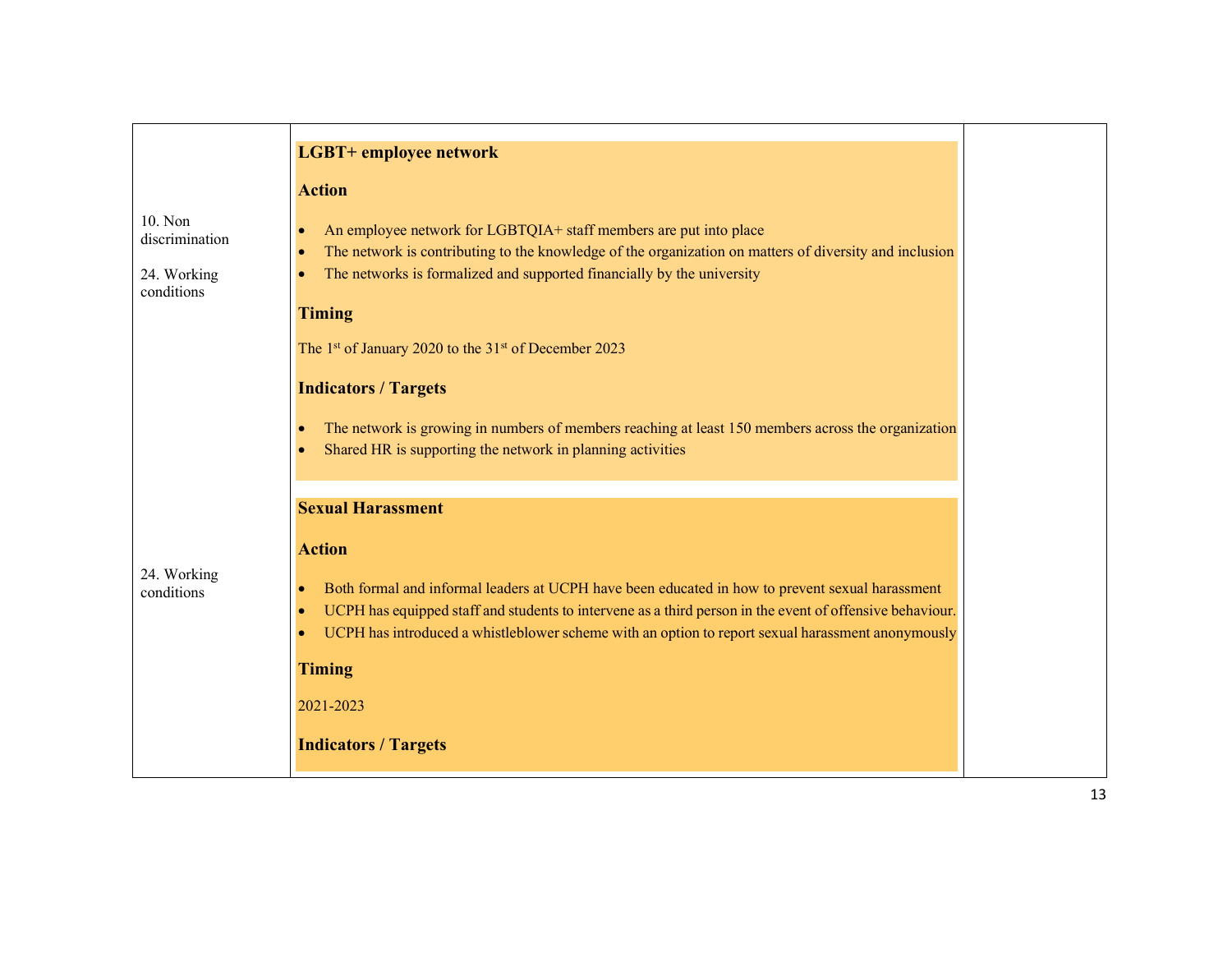| least 4 times for the entire organization<br>UCPH has implemented a whistle-blower scheme |  | Courses on preventing and handling sexual harassment, including by-stander-approach, is offered at |  |
|-------------------------------------------------------------------------------------------|--|----------------------------------------------------------------------------------------------------|--|
|                                                                                           |  |                                                                                                    |  |
|                                                                                           |  |                                                                                                    |  |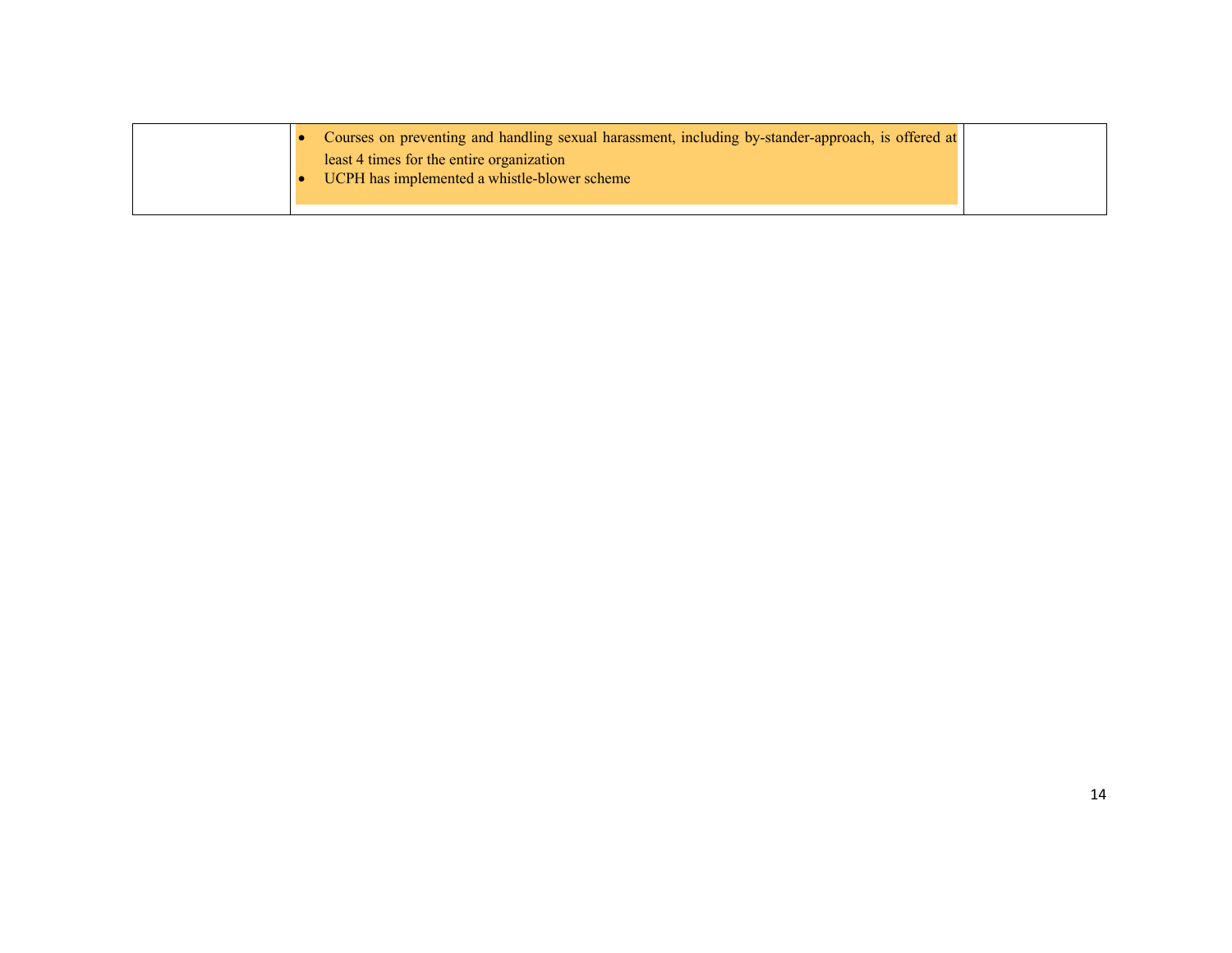### Objective no. 3: Language Policy - Parallel language use at UCPH

UCPH has a need for a language policy that promotes a parallel-language work and study environment with fewer language barriers for both staff and students. The aim is to support the University's core activities, both nationally and internationally, and to attract and retain talent. In this light, the board of the University has launched the 2023 strategy project 'UCPH language policy'.

The project consists of a steering group with former Dean John Renner Hansen as chair and two working groups chaired by, respectively, Head of Department Birgit Nørrung and Associate Dean Jens Erik Mogensen. The project has two working groups with 'language and employees' and 'language and education' as their respective focus areas. In addition, the reference group consisting of international academic staff was set up to discuss the findings from the two working groups. The reference group was put together by inviting international researchers from each six different faculties at the university and ensuring that all positions were represented: from PhD students to faculty level.

|                                              | Language policy for the University of Copenhagen                                                                                                                                                                                                                                                                                                                                                                                                            | <b>Responsible Unit</b>                |                                                   |
|----------------------------------------------|-------------------------------------------------------------------------------------------------------------------------------------------------------------------------------------------------------------------------------------------------------------------------------------------------------------------------------------------------------------------------------------------------------------------------------------------------------------|----------------------------------------|---------------------------------------------------|
| 5. Contractual and<br>legal obligations      | <b>Action</b>                                                                                                                                                                                                                                                                                                                                                                                                                                               | <b>Steering group</b>                  |                                                   |
| 8. Dissemination,<br>exploitation of results | The kick-off meeting in March 2019 set the scene for the work ahead for the different groups.<br>$\epsilon$<br>18 meetings have been held in the four different groups altogether, including the kick-off<br>workshop and a workshop in November 2019.<br>The workshop in November focused on language barriers at the University of Copenhagen.<br>$\epsilon$<br>An article about the workshop was published on the UCPH intranet KUnet informing students | John<br><b>Renner</b><br><b>Hansen</b> | <b>Former</b><br>dean,<br><b>SCIENCE</b>          |
| 9. Public engagement<br>$10.$ Non-           | and staff about the process. The article was called "Talking about language use should not be<br>an issue".                                                                                                                                                                                                                                                                                                                                                 | Ida<br>Andersen                        | HR, FA                                            |
| discrimination<br>12. Recruitment            | An article was also published based on the meetings in the reference group. The reference<br>group discussed the findings from the working groups and ensured involvement of<br>international researchers already early in the process. The article published on KUnet was                                                                                                                                                                                  | <b>Birgit</b><br><b>Nørrung</b>        | <b>IVH, SUND</b>                                  |
| 24. Working<br>conditions                    | called "International researchers: we should start learning Danish from day one".<br>The working groups delivered their comments and recommendations within the topics of<br>$\epsilon$<br>language and employees and students respectively to the steering group in March 2020.<br>Based on the recommendations from the two working groups, the steering group drafted a                                                                                  | <b>Jens Erik</b><br>Mogensen           | Associate<br>Dean for<br>Education,<br><b>HUM</b> |
|                                              | language policy during Spring 2020.                                                                                                                                                                                                                                                                                                                                                                                                                         | Anne<br>Holmen                         | Professor,<br>CIP, HUM                            |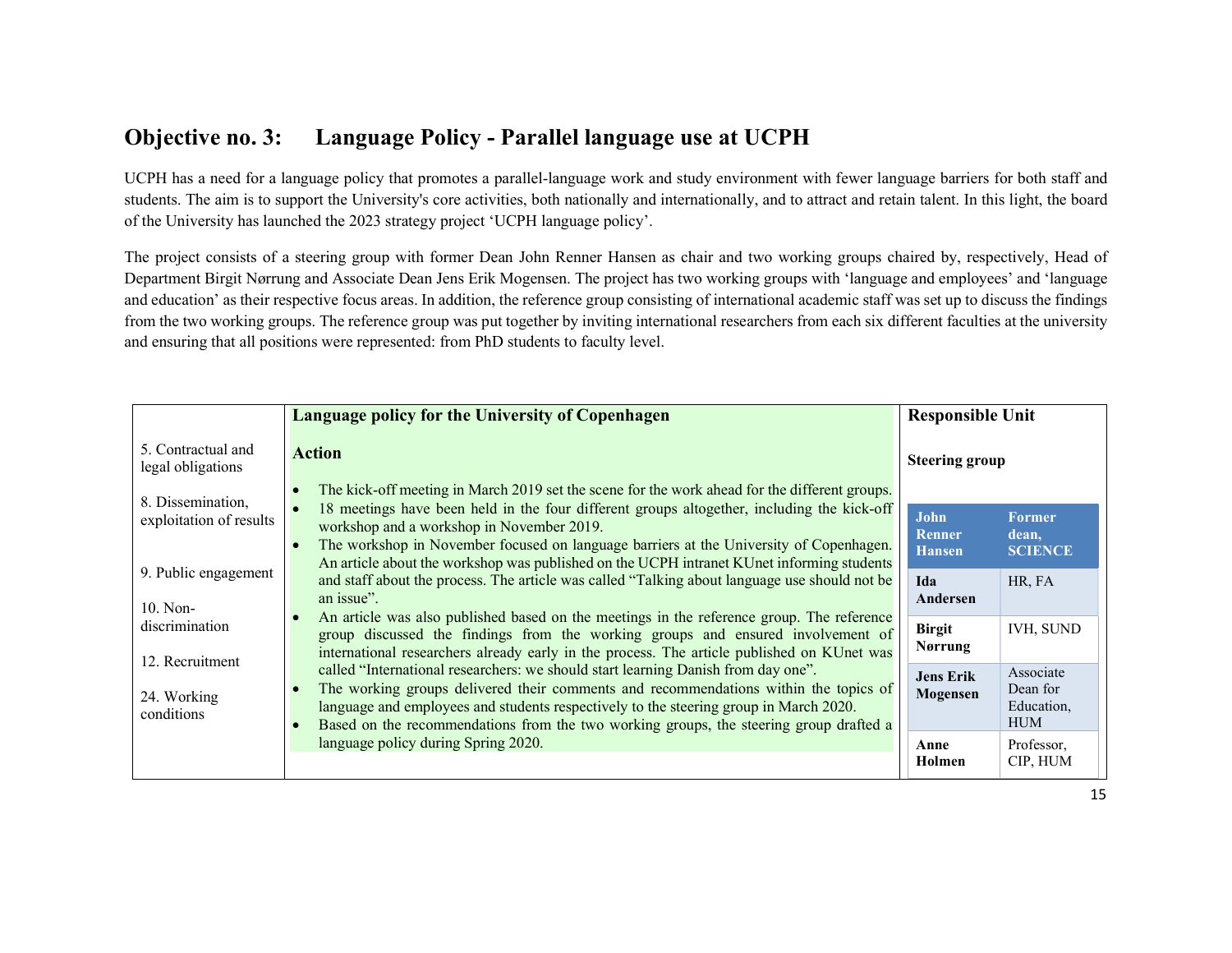| 25. Stability and<br>permanence of<br>employment<br>28. Career | This draft policy was presented for the management in May 2020. It was then approved to go<br>into a consultation process – despite the lockdown of the university at the time due to the<br>COVID-19 epidemic.<br>The consultation process has been taking place from June to October 2020 across the<br>university. During the consultation process, involvement has been a keyword. Altogether five                                                                                                                                                                                      | <b>Gitte</b><br>Korsgaard                | HR Manager,<br>HUM,<br>THEO, LAW<br>and<br>SOC.SCI.                          |
|----------------------------------------------------------------|---------------------------------------------------------------------------------------------------------------------------------------------------------------------------------------------------------------------------------------------------------------------------------------------------------------------------------------------------------------------------------------------------------------------------------------------------------------------------------------------------------------------------------------------------------------------------------------------|------------------------------------------|------------------------------------------------------------------------------|
| development<br>33. Teaching<br>37. Supervision                 | different articles have been published on the university's intranet KUnet in Danish and English<br>targeted to students, employees, international researchers, and managers. In the articles,<br>everyone was asked to comment on different topics within the language policy and more than<br>100 people did so.<br>The steering group received 34 written responses to the hearing request from all six faculties<br>at the Universities, from among others different local management boards, collaboration<br>committees, the University of Copenhagen Association of PhD students etc. | <b>Anders</b><br>Berg-<br>Sørensen       | Head of<br>studies,<br>Department<br>of Political<br>Science,<br><b>SAMF</b> |
|                                                                | The steering group amended the language policy based on the consultation process in October<br>2020.<br>The language policy is to be presented to three different management boards in November and                                                                                                                                                                                                                                                                                                                                                                                         | <b>Thomas</b><br><b>Vils</b><br>Pedersen | HSU - B side                                                                 |
|                                                                | December 2020. The boards include among others the rector and deans of the university as<br>well as the General Collaboration Committee for the University.<br>The Language Policy was adopted by the Board on 26 January 2021 as a strategy 2023 project.<br>$\bullet$                                                                                                                                                                                                                                                                                                                     | Ingrid<br><b>Kryhlmand</b>               | HSU - B side                                                                 |
|                                                                | The Language Policy is currently being implemented in a two-year period from 2021-2023.<br>$\bullet$<br><b>Timing</b>                                                                                                                                                                                                                                                                                                                                                                                                                                                                       | <b>Mike</b><br>Gudbergsen                | Student<br>council<br>representative                                         |
|                                                                | This action/project runs from 2019-2020. The implementation phase will take place in 2021-2023.<br>The project was launched in March 2019 with a kick-off meeting.                                                                                                                                                                                                                                                                                                                                                                                                                          | Matt<br><b>Denwood</b>                   | <b>SUND</b>                                                                  |
|                                                                | The two working groups have been active from March to December 2019, while the steering<br>group has been working from March 2019 to May 2020.<br>The reference group consisting of international employees met in September 2019 and<br>$\bullet$<br>February 2020.                                                                                                                                                                                                                                                                                                                        | <b>Jasper</b><br><b>Steen</b><br>Winkel  | Director, KU<br>KOM, FA                                                      |
|                                                                | The draft policy was presented for the management in May 2020.<br>$\bullet$<br>The consultation process has been taking place from June to October 2020 across the<br>$\bullet$<br>university.<br>The steering group met in October 2020 to amend the language policy based on the<br>consultation process.<br>The amended language policy was presented to three different management boards before the<br>board of the University approved the policy and the implementation plan.                                                                                                        |                                          |                                                                              |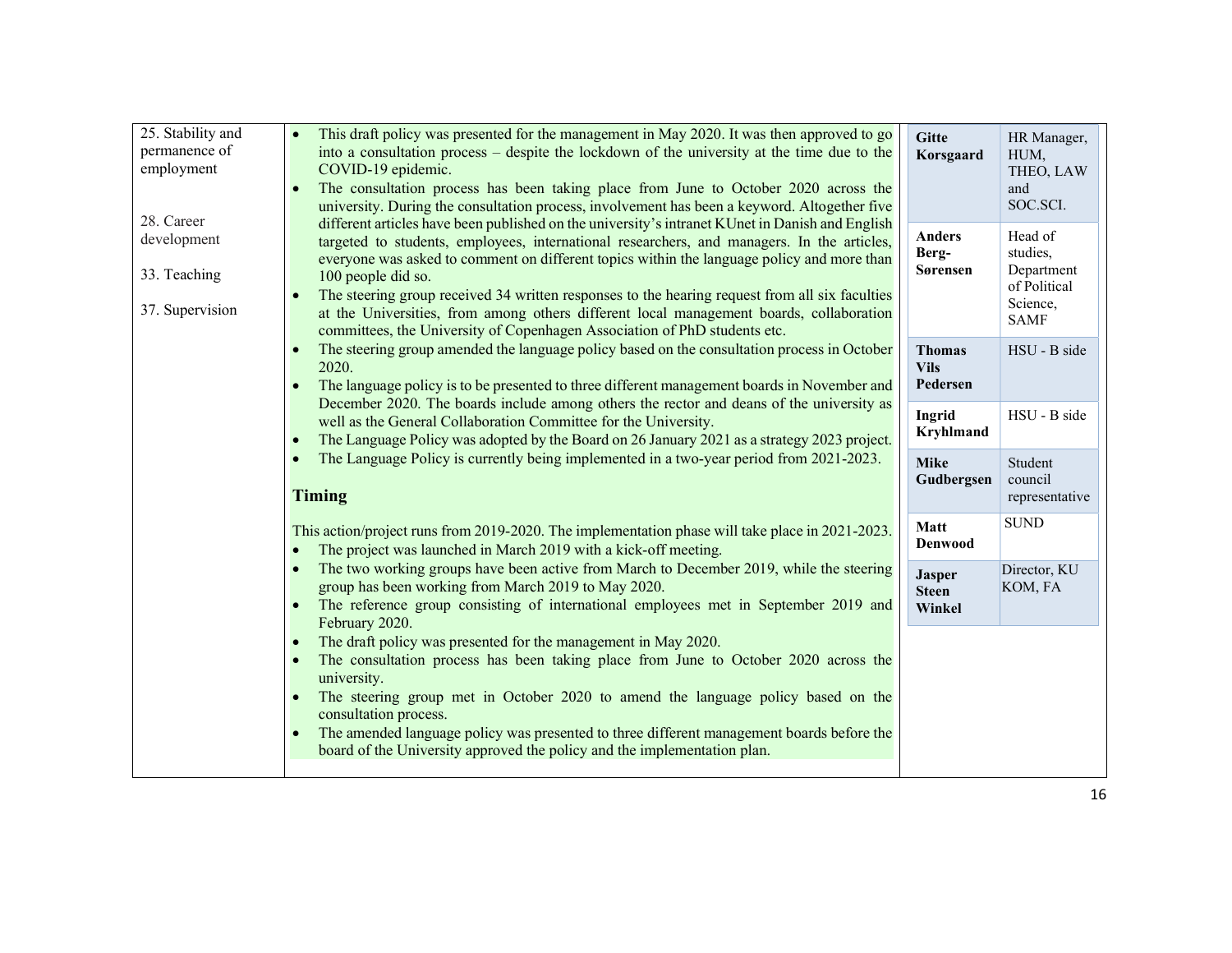| The policy and action plan for implementation was presented and accepted by the Board in<br>January 2021.<br>In October 2021 an extern language consultant was appointed to support the ongoing work of<br>implementing the language policy until ultimo 2023.<br>2022 The Taskforce will host 4 meetings in 2022 to discuss the ongoing work of implementing<br>the Language policy.                                                                                                                                                                                                                                                                                                                                                                                                                                                                                                                                                                                                                                                                                                                                                                                                                                                                                                                                             |  |
|-----------------------------------------------------------------------------------------------------------------------------------------------------------------------------------------------------------------------------------------------------------------------------------------------------------------------------------------------------------------------------------------------------------------------------------------------------------------------------------------------------------------------------------------------------------------------------------------------------------------------------------------------------------------------------------------------------------------------------------------------------------------------------------------------------------------------------------------------------------------------------------------------------------------------------------------------------------------------------------------------------------------------------------------------------------------------------------------------------------------------------------------------------------------------------------------------------------------------------------------------------------------------------------------------------------------------------------|--|
| <b>Indicators / Targets</b>                                                                                                                                                                                                                                                                                                                                                                                                                                                                                                                                                                                                                                                                                                                                                                                                                                                                                                                                                                                                                                                                                                                                                                                                                                                                                                       |  |
| The language policy has 10 different overall areas each with principles/suggestions for<br>action/change. The suggested principles are currently being carried out during the implementation<br>phase in 2021 and 2022. The principles are divided into the categories 'language and employees'<br>(6 principles) and 'language and education' (4 principles) The current principles/suggestions are:                                                                                                                                                                                                                                                                                                                                                                                                                                                                                                                                                                                                                                                                                                                                                                                                                                                                                                                             |  |
| <u><b>Principles – Language and employees</b></u>                                                                                                                                                                                                                                                                                                                                                                                                                                                                                                                                                                                                                                                                                                                                                                                                                                                                                                                                                                                                                                                                                                                                                                                                                                                                                 |  |
| 1. Employees' English-language skills<br>Based on the internationalisation objective in Strategy 2023, it is required that all employees have<br>the necessary English-language skills in order to perform their job. At the same time, it is important<br>that everyone is able to participate in the social life of the workplace and is not excluded due to<br>insufficient language skills. See Appendix 4 for guidance on language skills.<br>1.1 All employees at UCPH must have English-language skills that match the level of English that<br>is necessary to perform their job and to participate in general work-related activities. Paid English-<br>language courses must be offered by the department/unit where necessary.<br>1.2 When recruiting new employees, the expectation of English-language proficiency must always<br>be clearly stated in the job advert.<br>1.3 The PhD schools must establish common requirements across UCPH for international PhD<br>students' English-language skills. These skills must be obtained before starting the PhD.<br>1.4 All employees must, to the extent necessary, be aware of the tools that support UCPH as a<br>parallel-language workplace (KU translate, KUlex, Memsource, meeting templates in<br>Danish/English, etc.) and other necessary language support. |  |
| 2. International employees' Danish-language skills<br>The goal is that all employees feel well-integrated and thrive at their workplace according to the<br>Strategy 2023 objectives for a coherent university and for retaining talent.<br>To ensure that this also applies to international academic staff, it is important that they are able to<br>communicate with other VIP staff, with technical and administrative staff and with students, and                                                                                                                                                                                                                                                                                                                                                                                                                                                                                                                                                                                                                                                                                                                                                                                                                                                                           |  |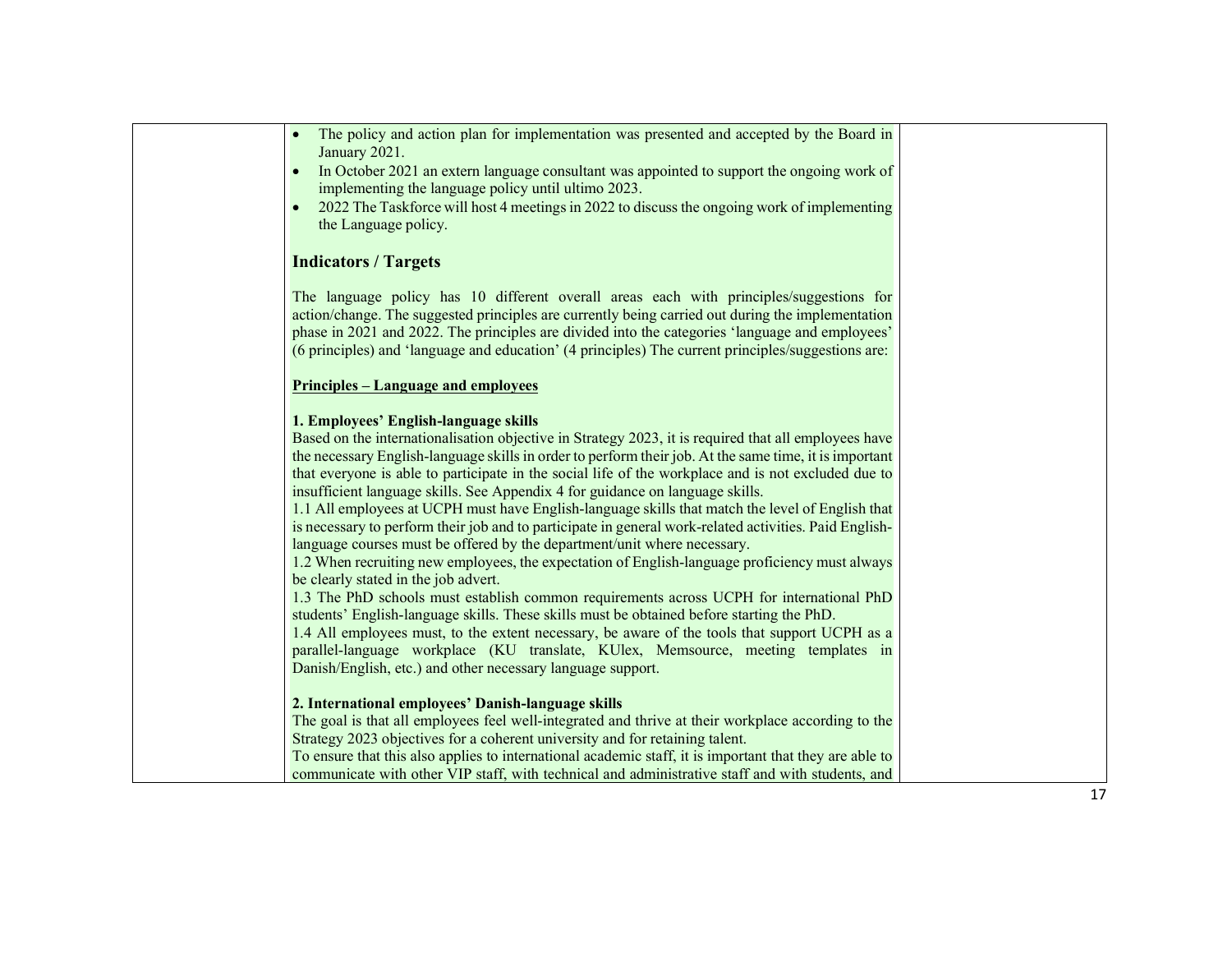that as many as possible can contribute to the programmes at both BA and Master's level and to the development of the programmes in different forums, such as study boards, teaching committees, etc. All academic staff should be able to contribute to the dissemination of research results to authorities, politicians, citizens, etc. and, thereby, to creating value for society at large. See Appendix 4 for guidance on language skills.

#### **Principles**

2.1 In general, it is expected that tenure-track assistant professors, associate professors and professors are able to contribute to teaching in Danish after 3-6 years, including grading and supervising students – at a level of skills that corresponds to the teaching they are to undertake. 2.2 The relevant manager must communicate the expectations for employees set out in 2.1 in job adverts and at job interviews and during the first years of employment and look into their need for support in order to meet the expectation.

2.3 International tenure-track assistant professors, associate professors, professors, managers as well as permanent technical and administrative staff are to be offered paid, targeted Danishlanguage courses, preferably on campus. This offer must be clearly articulated during the job interview. It is necessary that management allows for devoting the necessary time during working hours for taking Danish-language courses. This may, for a period of time, replace other duties, for example teaching.

2.4 In relevant cases, international staff in fixed-term positions must be encouraged to learn Danish with regard to improving their career opportunities in Denmark and enhancing their integration at the workplace and in Danish society. Thus, the department/faculty should also offer Danishlanguage courses to fixed-term staff members and PhD students.

#### 3. Involvement and meetings

No employees, whether Danish or international, must feel excluded or marginalised in relation to participating in university life, receiving information or seeking influence on decisions in committees and forums. A key prerequisite is to consider language choices in writing and in speech as well as at meetings and in general communication.

#### **Principles**

3.1 All employees must be given the opportunity to participate in councils, boards, and committees. Efforts should be made to ensure a flexible approach to the use of language and the planning of meeting material, see examples in appendix 2.

3.2 For all standing committees, each department/unit should agree on and write down clear procedures for language choice at meetings and in meeting material (to be updated when the composition of members changes). The individual committee chair is responsible for this.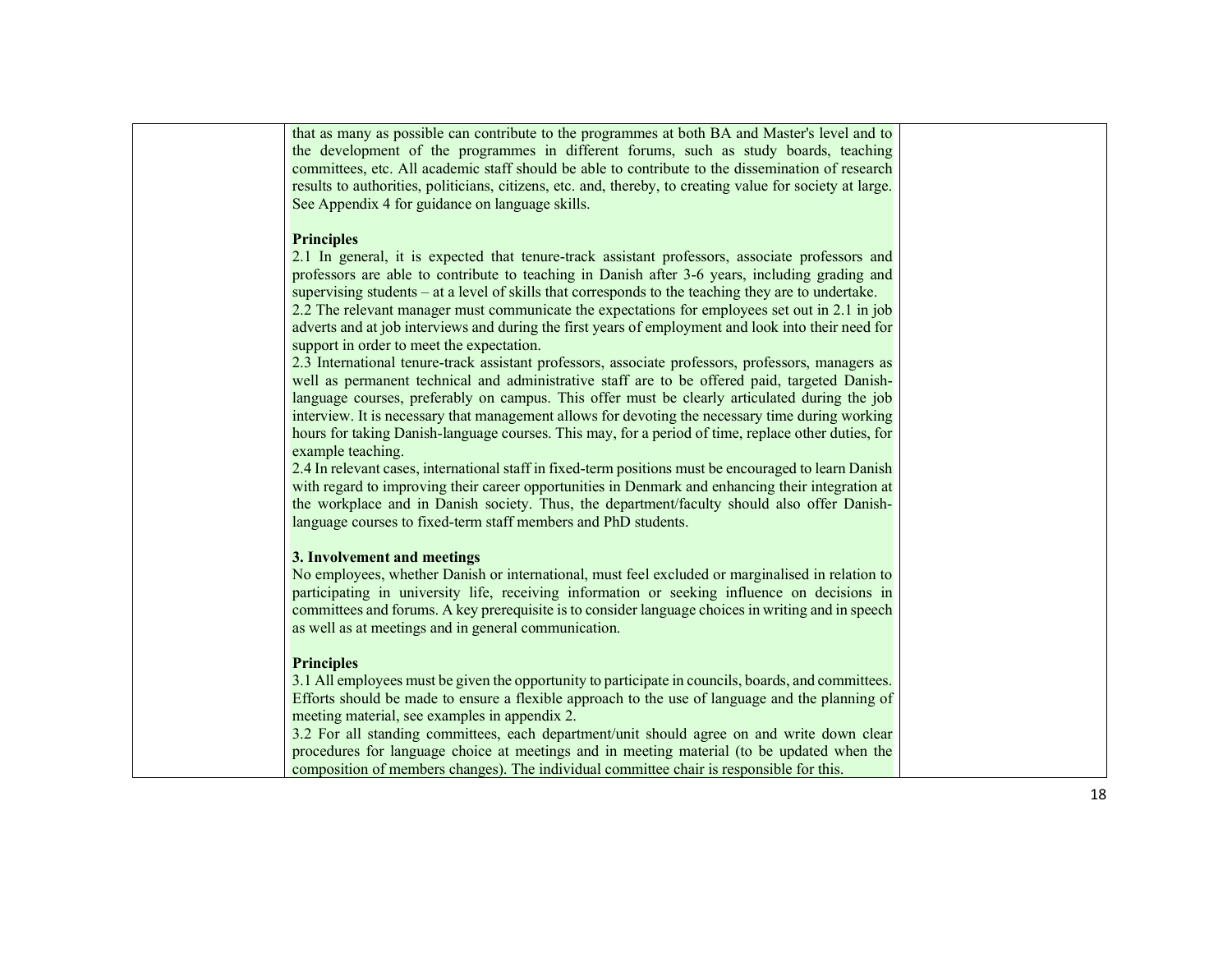| 3.3 At other meeting activities, seminars, department days, etc., the language of the meeting must<br>be decided on and reasoned before the meeting, and the meeting language must be indicated on<br>the meeting notice.                                                                                                                                                                                                                                                                                                                                                                                                                                                                                             |
|-----------------------------------------------------------------------------------------------------------------------------------------------------------------------------------------------------------------------------------------------------------------------------------------------------------------------------------------------------------------------------------------------------------------------------------------------------------------------------------------------------------------------------------------------------------------------------------------------------------------------------------------------------------------------------------------------------------------------|
| 4. Administrative services to support inclusion<br>The services and systems that are available at the University must support the functions and needs<br>of an international place of work and study. Where relevant, material must be translated into<br>English. However, this does not include, for example, course descriptions and curricula for Danish-<br>language programmes.                                                                                                                                                                                                                                                                                                                                 |
| <b>Principles</b><br>4.1 To the extent possible, there should be an efficient, joint and coordinated translation of Danish<br>administrative texts into English across the University. Translation must be carried out at the<br>highest possible organisational level.<br>4.2 All major administrative IT systems with a broad internal target group must have Danish and<br>English user interfaces just as internal auto or standard replies from shared mailboxes, etc. must<br>be written in both Danish and English.<br>4.3 All relevant information, such as diplomas, internal web portals, information screens and<br>signage must always be in both Danish and English.                                     |
| 5. An international workplace culture<br>The research and teaching conducted at a university are inherently international, which is why the<br>workplace is already embedded in an international workplace culture at most departments. The<br>University's work environment comes into being in the encounter between employees of very<br>different backgrounds. Cultural awareness is much more than language, but also necessarily a sub<br>element of a language policy. An open international culture is crucial for making UCPH more<br>attractive to talents from all over the world. The University's work environment comes into being<br>in the encounter between employees of very different backgrounds. |
| <b>Principles</b><br>5.1 The HR administration should prepare information about the cultural aspects of working at<br>UCPH to be communicated through welcome packages, introductory courses, idea catalogues etc.<br>5.2 All new UCPH managers must be equipped to develop the international environment, for<br>example through a leadership programme in diversity management.                                                                                                                                                                                                                                                                                                                                     |
| <b>6. Management task</b>                                                                                                                                                                                                                                                                                                                                                                                                                                                                                                                                                                                                                                                                                             |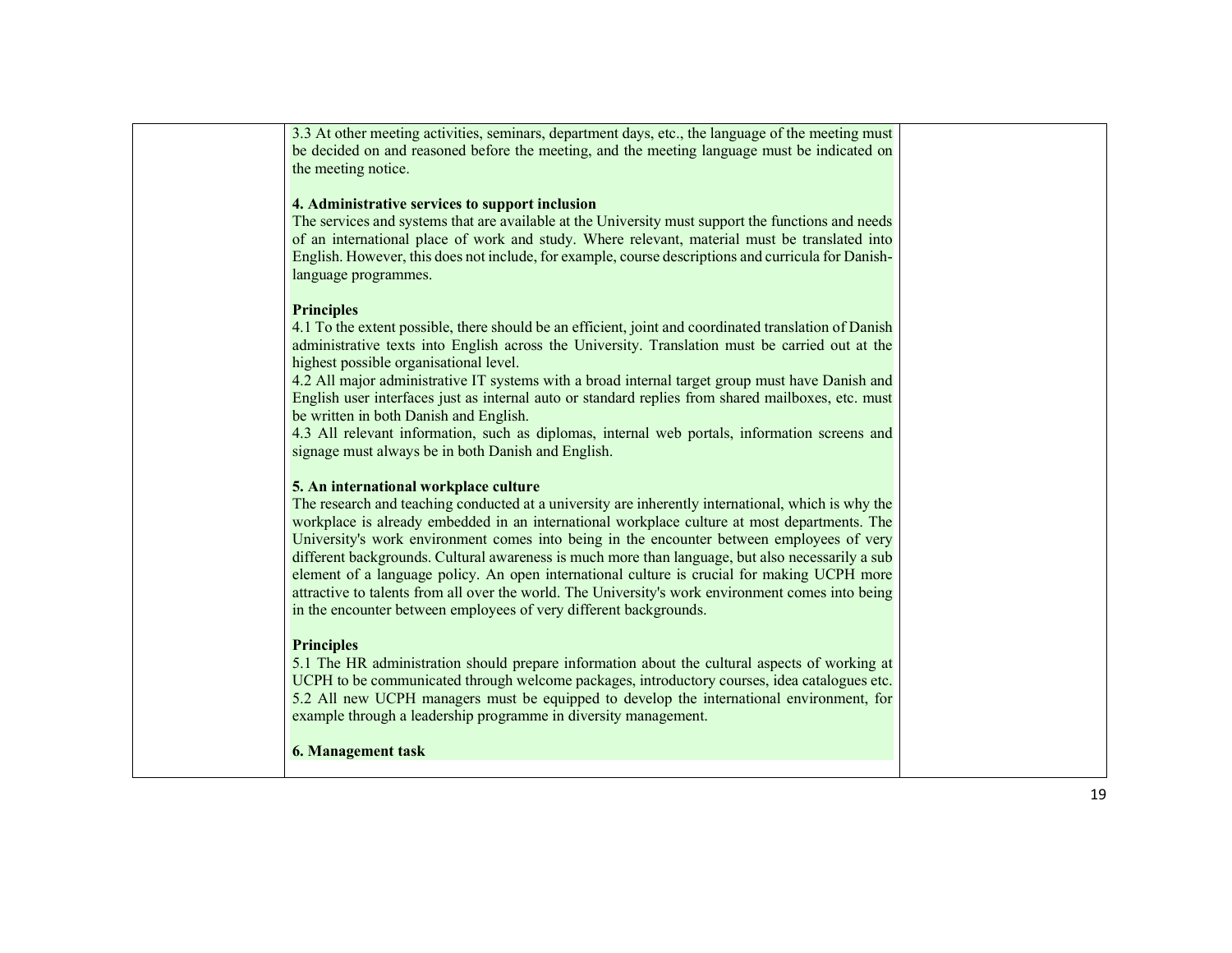| The management task at all levels of UCPH should include a greater degree of responsibility for     |
|-----------------------------------------------------------------------------------------------------|
| language and culture adjustment to ensure that the organisation sees language as a theme.           |
| Language choices and needs must be addressed in situations where it is relevant, and where it       |
| would otherwise risk causing friction and frustration, for example in teaching, administrative      |
| contexts and between peers. The keywords are inclusiveness, flexibility and focus on being able     |
| to make the right language resources available for attending meetings, teaching, translation, etc.  |
| In addition, UCPH would like to see international employees contribute more to the management       |
| task.                                                                                               |
|                                                                                                     |
| <b>Principles</b>                                                                                   |
| 6.1 Management at all levels must take the initiative to regularly put language on the agenda and,  |
| for example, discuss how language-related issues are connected with internationalisation,           |
| recruitment, working environment and the quality of education.                                      |
| 6.2 The relevant manager is responsible for setting out specific requirements and expectations for  |
| the working language in a given situation, including ensuring that lecturers have the necessary     |
| language skills.                                                                                    |
| 6.3 UCPH wants to attract the best managers, such as research centre directors and research group   |
| leaders, through active recruitment, introductory programmes and (International) Leadership         |
| development programmes (LUKU). Employees with an international background must be able to           |
| contribute to the management task, also before they master Danish.                                  |
|                                                                                                     |
| <u><b>Principles – Language and education</b></u>                                                   |
|                                                                                                     |
| 7. Students' English-language skills                                                                |
| Even though many Danish students are proficient in English, there are those who with their skills   |
| from upper-secondary school and a Danish-language BA degree do not master English at a level        |
| where they can fully benefit from English-language teaching at master's level without language      |
| support. In addition, far from all international students master English to a sufficient extent to  |
| participate in more linguistically demanding classes and, for example, an oral exam. Therefore, it  |
| is necessary to focus on all students' English-language skills on all programmes, also at BA level. |
|                                                                                                     |
| <b>Principles</b>                                                                                   |
| 7.1 The development of language skills must be supported on all programmes where students need      |
| to be able to read texts in English. This can, for example, be done by focusing on academic reading |
| early on in the programme and by lecturers and students working with key course-specific            |
| terminology in both English and Danish. Learning goals in this area must be included in relevant    |
| curricula.                                                                                          |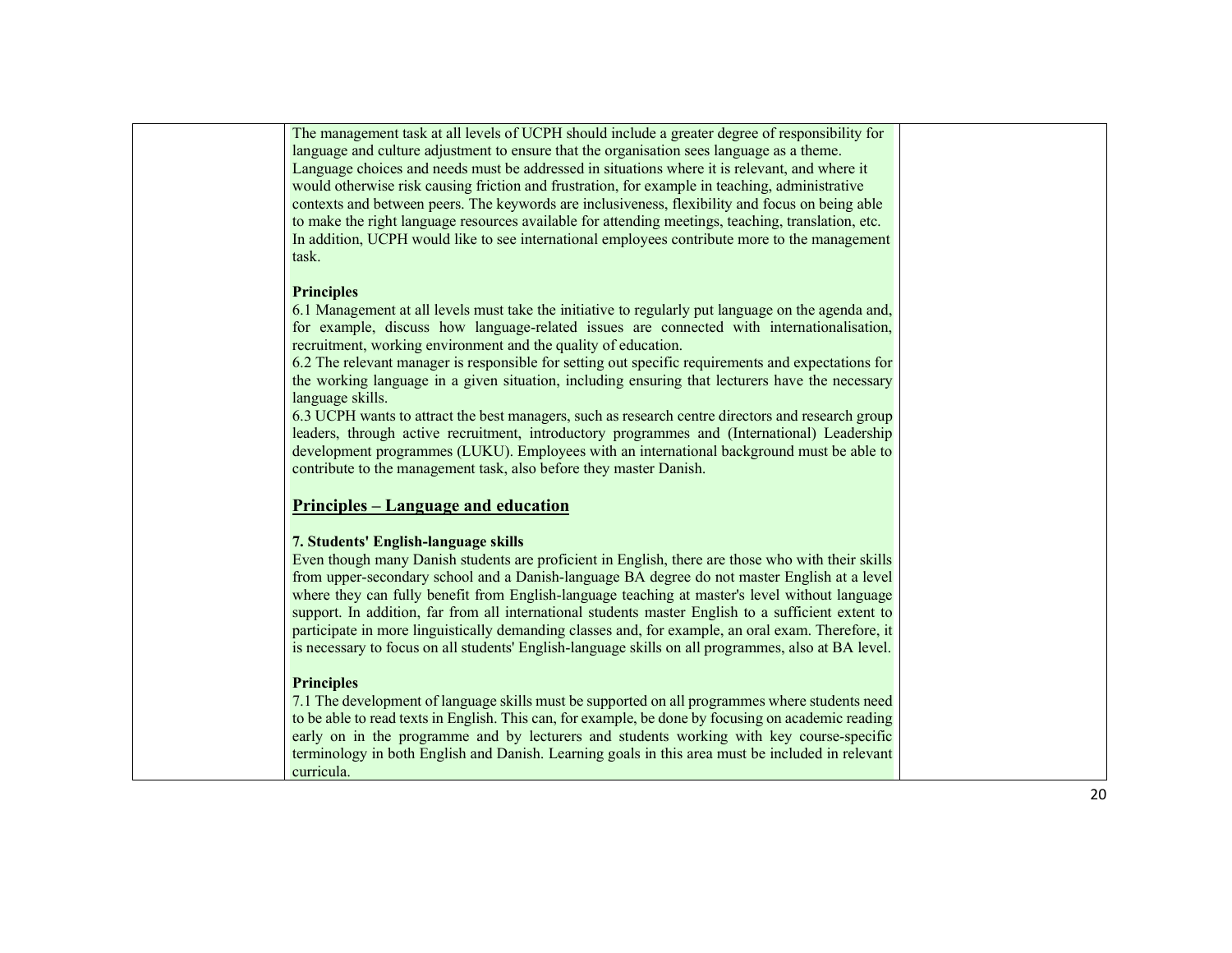| 7.2 On programmes where English is often used as working language on the job market, students               |
|-------------------------------------------------------------------------------------------------------------|
| must, as early as possible on the programme, be taught in English and actively participate in such          |
| teaching. Students' use of English terms or written/oral presentation must be included in the               |
| assessment of their exam performance in the same way as the linguistic performance is in Danish-            |
| language contexts and exams.                                                                                |
| 7.3 Supporting activities in academic English and subject-specific terminology must be integrated           |
| via the usual teaching activities on programmes where students are expected to speak in English             |
| and write papers in English. This may include language training and specification of terminology            |
| rather than actual English classes.                                                                         |
| 7.4 On some language programmes, other languages than English are more important for the job                |
| functions students are trained for. In such cases, teaching should focus on the relevant language.          |
|                                                                                                             |
| 8. Maintaining Danish as an academic language                                                               |
| UCPH is an internationally oriented university anchored in a Danish context and aimed at both the           |
| Danish and global job markets for our graduates. UCPH also has an obligation to contribute to               |
| maintaining Danish as a fully functional language within the academic fields in which UCPH                  |
| teaches and does research. This means, among other things, that there must be programmes in both            |
| Danish and English, and that research results must be communicated in both languages. So, there             |
| is every reason to focus on students' academic English and Danish and with course-specific                  |
| teaching in both languages.                                                                                 |
|                                                                                                             |
| <b>Principles</b>                                                                                           |
| 8.1 Training in academic Danish must be integrated in courses on all BA programmes taught in<br>Danish.     |
| 8.2 The study and programme administration must ensure that all international full-degree master's          |
| students receive information about the offer of Danish classes with a view to retaining them in<br>Denmark. |
| 8.3 International exchange students who study a master's programme taught in English are not                |
| expected to work with subject-specific terminology in Danish.                                               |
|                                                                                                             |
| 9. English-language courses and full programmes                                                             |
| The University's intake of international students is laid down by the Ministry of Higher Education          |
| and Science and is therefore limited. The language policy expresses the University's long-term              |
| ambition to increase the internationalisation of the degree programmes. UCPH should offer BA                |
| programmes in English in order to attract more talent, fill a need for internationally based                |
| programmes and make better use of international lecturers' teaching capabilities. Furthermore,              |
|                                                                                                             |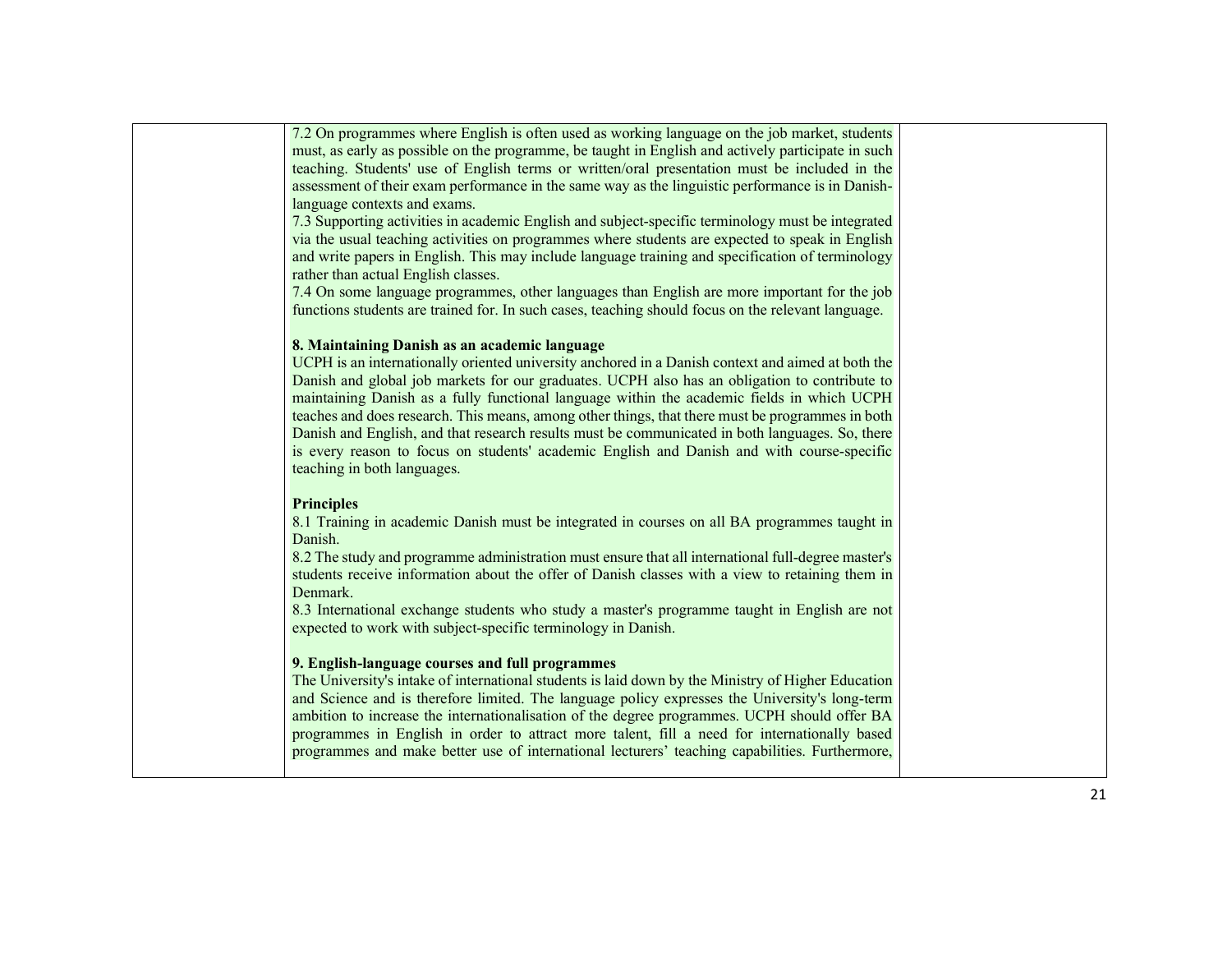| UCPH should, to the extent possible, make use of the possibility that half of the teaching on<br>accredited, Danish-language programmes can be carried out in English.<br><b>Principles</b><br>9.1 UCPH aims to offer BA programmes taught in English where relevant.<br>9.2 The faculties should regularly consider English, completely, or partially, as the language of<br>instruction on Danish-language programmes, both at bachelor and master's level. Focal points<br>should be students' completion rate, global job market opportunities, using international academic<br>staff for teaching and attracting international student talent.<br>10. Need for other languages than English/Danish<br>Internationalisation does not solely rely on English, but globally also on a diversity of relevant<br>language skills. Several of the University's programmes at the so-called 'dry' faculties consider<br>access to other languages than English and Danish as relevant study skills and/or as a prerequisite<br>for a relevant course-specific choice of destination for staying abroad. It is therefore important that<br>UCPH continues to allow students on these programmes the opportunity to develop their study-<br>related language skills in languages other than English and Danish, as well as works to integrate<br>relevant language skills in programmes.<br><b>Principles</b><br>10.1 The faculties should identify the need for internationalisation through a diversity of relevant<br>language skills other than English.<br>10.2 The study boards should – to the extent relevant – strive to offer study-supporting and<br>mobility-promoting language courses for students.<br>10.3 The study boards should work to integrate relevant language skills in their programmes. |  |  |
|---------------------------------------------------------------------------------------------------------------------------------------------------------------------------------------------------------------------------------------------------------------------------------------------------------------------------------------------------------------------------------------------------------------------------------------------------------------------------------------------------------------------------------------------------------------------------------------------------------------------------------------------------------------------------------------------------------------------------------------------------------------------------------------------------------------------------------------------------------------------------------------------------------------------------------------------------------------------------------------------------------------------------------------------------------------------------------------------------------------------------------------------------------------------------------------------------------------------------------------------------------------------------------------------------------------------------------------------------------------------------------------------------------------------------------------------------------------------------------------------------------------------------------------------------------------------------------------------------------------------------------------------------------------------------------------------------------------------------------------------------------------------------------------------------------------|--|--|
|                                                                                                                                                                                                                                                                                                                                                                                                                                                                                                                                                                                                                                                                                                                                                                                                                                                                                                                                                                                                                                                                                                                                                                                                                                                                                                                                                                                                                                                                                                                                                                                                                                                                                                                                                                                                               |  |  |
|                                                                                                                                                                                                                                                                                                                                                                                                                                                                                                                                                                                                                                                                                                                                                                                                                                                                                                                                                                                                                                                                                                                                                                                                                                                                                                                                                                                                                                                                                                                                                                                                                                                                                                                                                                                                               |  |  |
|                                                                                                                                                                                                                                                                                                                                                                                                                                                                                                                                                                                                                                                                                                                                                                                                                                                                                                                                                                                                                                                                                                                                                                                                                                                                                                                                                                                                                                                                                                                                                                                                                                                                                                                                                                                                               |  |  |
|                                                                                                                                                                                                                                                                                                                                                                                                                                                                                                                                                                                                                                                                                                                                                                                                                                                                                                                                                                                                                                                                                                                                                                                                                                                                                                                                                                                                                                                                                                                                                                                                                                                                                                                                                                                                               |  |  |
|                                                                                                                                                                                                                                                                                                                                                                                                                                                                                                                                                                                                                                                                                                                                                                                                                                                                                                                                                                                                                                                                                                                                                                                                                                                                                                                                                                                                                                                                                                                                                                                                                                                                                                                                                                                                               |  |  |
|                                                                                                                                                                                                                                                                                                                                                                                                                                                                                                                                                                                                                                                                                                                                                                                                                                                                                                                                                                                                                                                                                                                                                                                                                                                                                                                                                                                                                                                                                                                                                                                                                                                                                                                                                                                                               |  |  |
|                                                                                                                                                                                                                                                                                                                                                                                                                                                                                                                                                                                                                                                                                                                                                                                                                                                                                                                                                                                                                                                                                                                                                                                                                                                                                                                                                                                                                                                                                                                                                                                                                                                                                                                                                                                                               |  |  |
|                                                                                                                                                                                                                                                                                                                                                                                                                                                                                                                                                                                                                                                                                                                                                                                                                                                                                                                                                                                                                                                                                                                                                                                                                                                                                                                                                                                                                                                                                                                                                                                                                                                                                                                                                                                                               |  |  |
|                                                                                                                                                                                                                                                                                                                                                                                                                                                                                                                                                                                                                                                                                                                                                                                                                                                                                                                                                                                                                                                                                                                                                                                                                                                                                                                                                                                                                                                                                                                                                                                                                                                                                                                                                                                                               |  |  |
|                                                                                                                                                                                                                                                                                                                                                                                                                                                                                                                                                                                                                                                                                                                                                                                                                                                                                                                                                                                                                                                                                                                                                                                                                                                                                                                                                                                                                                                                                                                                                                                                                                                                                                                                                                                                               |  |  |
|                                                                                                                                                                                                                                                                                                                                                                                                                                                                                                                                                                                                                                                                                                                                                                                                                                                                                                                                                                                                                                                                                                                                                                                                                                                                                                                                                                                                                                                                                                                                                                                                                                                                                                                                                                                                               |  |  |
|                                                                                                                                                                                                                                                                                                                                                                                                                                                                                                                                                                                                                                                                                                                                                                                                                                                                                                                                                                                                                                                                                                                                                                                                                                                                                                                                                                                                                                                                                                                                                                                                                                                                                                                                                                                                               |  |  |
|                                                                                                                                                                                                                                                                                                                                                                                                                                                                                                                                                                                                                                                                                                                                                                                                                                                                                                                                                                                                                                                                                                                                                                                                                                                                                                                                                                                                                                                                                                                                                                                                                                                                                                                                                                                                               |  |  |
|                                                                                                                                                                                                                                                                                                                                                                                                                                                                                                                                                                                                                                                                                                                                                                                                                                                                                                                                                                                                                                                                                                                                                                                                                                                                                                                                                                                                                                                                                                                                                                                                                                                                                                                                                                                                               |  |  |
|                                                                                                                                                                                                                                                                                                                                                                                                                                                                                                                                                                                                                                                                                                                                                                                                                                                                                                                                                                                                                                                                                                                                                                                                                                                                                                                                                                                                                                                                                                                                                                                                                                                                                                                                                                                                               |  |  |
|                                                                                                                                                                                                                                                                                                                                                                                                                                                                                                                                                                                                                                                                                                                                                                                                                                                                                                                                                                                                                                                                                                                                                                                                                                                                                                                                                                                                                                                                                                                                                                                                                                                                                                                                                                                                               |  |  |
|                                                                                                                                                                                                                                                                                                                                                                                                                                                                                                                                                                                                                                                                                                                                                                                                                                                                                                                                                                                                                                                                                                                                                                                                                                                                                                                                                                                                                                                                                                                                                                                                                                                                                                                                                                                                               |  |  |
|                                                                                                                                                                                                                                                                                                                                                                                                                                                                                                                                                                                                                                                                                                                                                                                                                                                                                                                                                                                                                                                                                                                                                                                                                                                                                                                                                                                                                                                                                                                                                                                                                                                                                                                                                                                                               |  |  |
|                                                                                                                                                                                                                                                                                                                                                                                                                                                                                                                                                                                                                                                                                                                                                                                                                                                                                                                                                                                                                                                                                                                                                                                                                                                                                                                                                                                                                                                                                                                                                                                                                                                                                                                                                                                                               |  |  |
|                                                                                                                                                                                                                                                                                                                                                                                                                                                                                                                                                                                                                                                                                                                                                                                                                                                                                                                                                                                                                                                                                                                                                                                                                                                                                                                                                                                                                                                                                                                                                                                                                                                                                                                                                                                                               |  |  |
|                                                                                                                                                                                                                                                                                                                                                                                                                                                                                                                                                                                                                                                                                                                                                                                                                                                                                                                                                                                                                                                                                                                                                                                                                                                                                                                                                                                                                                                                                                                                                                                                                                                                                                                                                                                                               |  |  |
| <b>Employees' English-language skills</b>                                                                                                                                                                                                                                                                                                                                                                                                                                                                                                                                                                                                                                                                                                                                                                                                                                                                                                                                                                                                                                                                                                                                                                                                                                                                                                                                                                                                                                                                                                                                                                                                                                                                                                                                                                     |  |  |
| <b>Action</b>                                                                                                                                                                                                                                                                                                                                                                                                                                                                                                                                                                                                                                                                                                                                                                                                                                                                                                                                                                                                                                                                                                                                                                                                                                                                                                                                                                                                                                                                                                                                                                                                                                                                                                                                                                                                 |  |  |
| 10. Non                                                                                                                                                                                                                                                                                                                                                                                                                                                                                                                                                                                                                                                                                                                                                                                                                                                                                                                                                                                                                                                                                                                                                                                                                                                                                                                                                                                                                                                                                                                                                                                                                                                                                                                                                                                                       |  |  |
| discrimination<br>The Centre for Internationalisation and Parallel Language Use (CIP) offers work-related                                                                                                                                                                                                                                                                                                                                                                                                                                                                                                                                                                                                                                                                                                                                                                                                                                                                                                                                                                                                                                                                                                                                                                                                                                                                                                                                                                                                                                                                                                                                                                                                                                                                                                     |  |  |
| English courses for specific TAP groups, for example animal keepers, office trainees or                                                                                                                                                                                                                                                                                                                                                                                                                                                                                                                                                                                                                                                                                                                                                                                                                                                                                                                                                                                                                                                                                                                                                                                                                                                                                                                                                                                                                                                                                                                                                                                                                                                                                                                       |  |  |
| 12. Recruitment<br>finance staff. The language content of the course is tailored to the needs and wishes of the                                                                                                                                                                                                                                                                                                                                                                                                                                                                                                                                                                                                                                                                                                                                                                                                                                                                                                                                                                                                                                                                                                                                                                                                                                                                                                                                                                                                                                                                                                                                                                                                                                                                                               |  |  |
| employee group, and focus can therefore be on special terminology, writing emails or on                                                                                                                                                                                                                                                                                                                                                                                                                                                                                                                                                                                                                                                                                                                                                                                                                                                                                                                                                                                                                                                                                                                                                                                                                                                                                                                                                                                                                                                                                                                                                                                                                                                                                                                       |  |  |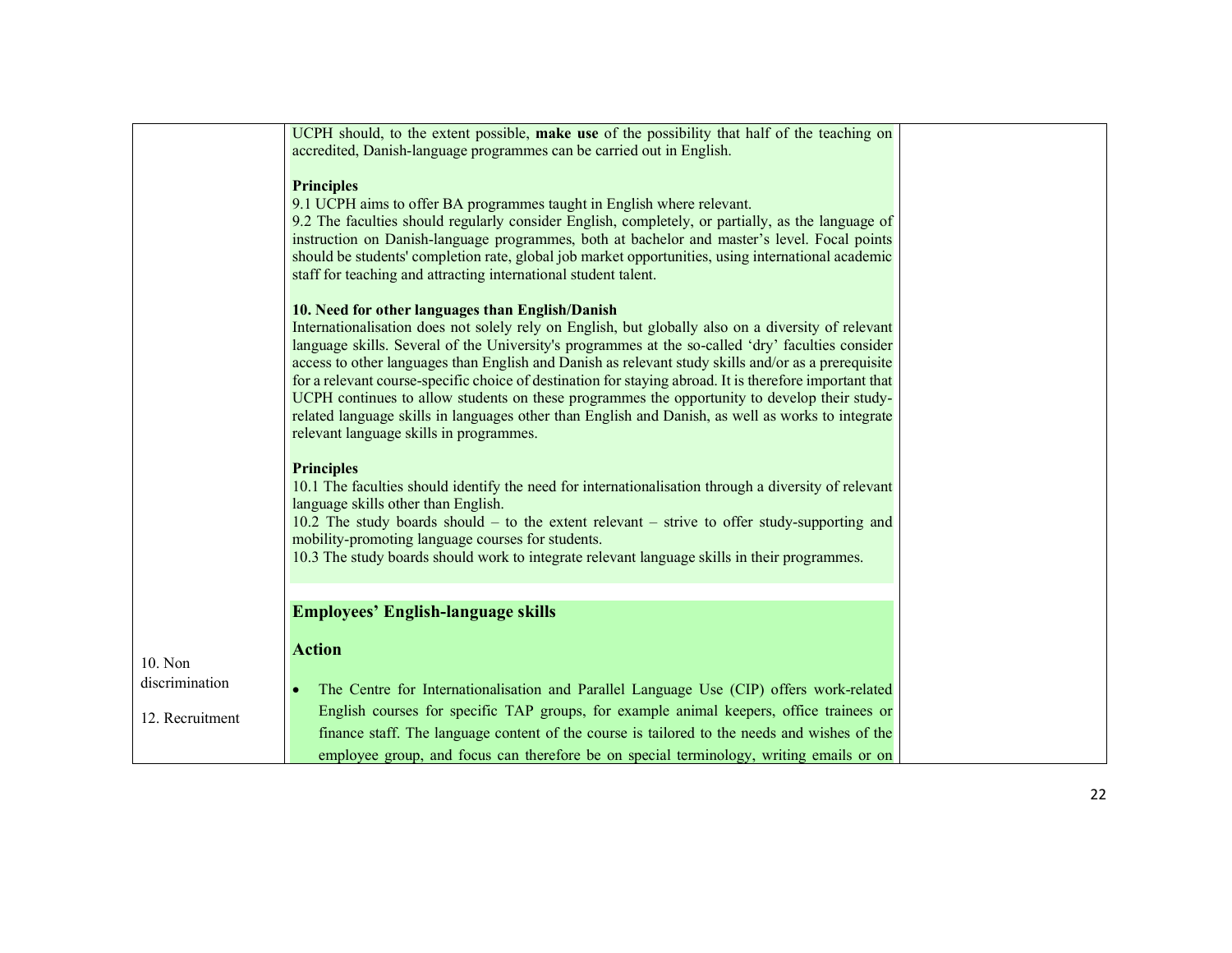| 24. Working | conversations in the laboratory. In addition, it is possible to participate in a workshop about |    |
|-------------|-------------------------------------------------------------------------------------------------|----|
| conditions  | English at meetings, with focus on presenting an argument, comments to others and strategies    |    |
|             | for checking mutual understanding among the participants.                                       |    |
| 28. Career  | TOEPAS certification for English teaching was designed in 2008 for lecturers at the former      |    |
| development |                                                                                                 |    |
|             | Faculty of Life Sciences and the special Masters of Excellence, where documented English        |    |
|             | skills were a prerequisite for receiving financial support. Later, TOEPAS has been used in      |    |
|             | several other academic environments at UCPH and RUC, including, for example, the group of       |    |
|             | educational consultants at SOCIAL SCIENCES in 2017. Teaching staff at UCPH who need             |    |
|             | to have their English skills certified and receive formative feedback can ask CIP for a TOEPAS  |    |
|             | certification.                                                                                  |    |
|             | <b>Timing</b>                                                                                   |    |
|             |                                                                                                 |    |
|             | 2022 – International Staff Mobility will, as a part of the implementation plan, examine the     |    |
|             | need for further English language lessons at UCPH. It is expected that UCPH will invest in      |    |
|             | upgrading the English language level for all TAP employees (technical and administrative        |    |
|             | staff).                                                                                         |    |
|             | 2022-23 Managers in charge of holding Performance and development reviews, Manager              |    |
|             | Development Reviews and Group Performance Development Reviews will ensure that                  |    |
|             | English language skills are discussed at these reviews. Shared HR/ISM will add the theme into   |    |
|             | the templates.                                                                                  |    |
|             | 2022-2023 Together with the HR centres, Shared HR is responsible for ensuring that job          |    |
|             | adverts always contain a description of the need for English language skills.                   |    |
|             |                                                                                                 |    |
|             | <b>Indicators / Targets</b>                                                                     |    |
|             |                                                                                                 |    |
|             | Paid English-language courses must be offered by all the department/unit where necessary.       |    |
|             |                                                                                                 |    |
|             | <b>International employees' Danish-language skills</b>                                          |    |
|             |                                                                                                 |    |
|             | <b>Action</b>                                                                                   |    |
|             |                                                                                                 | 23 |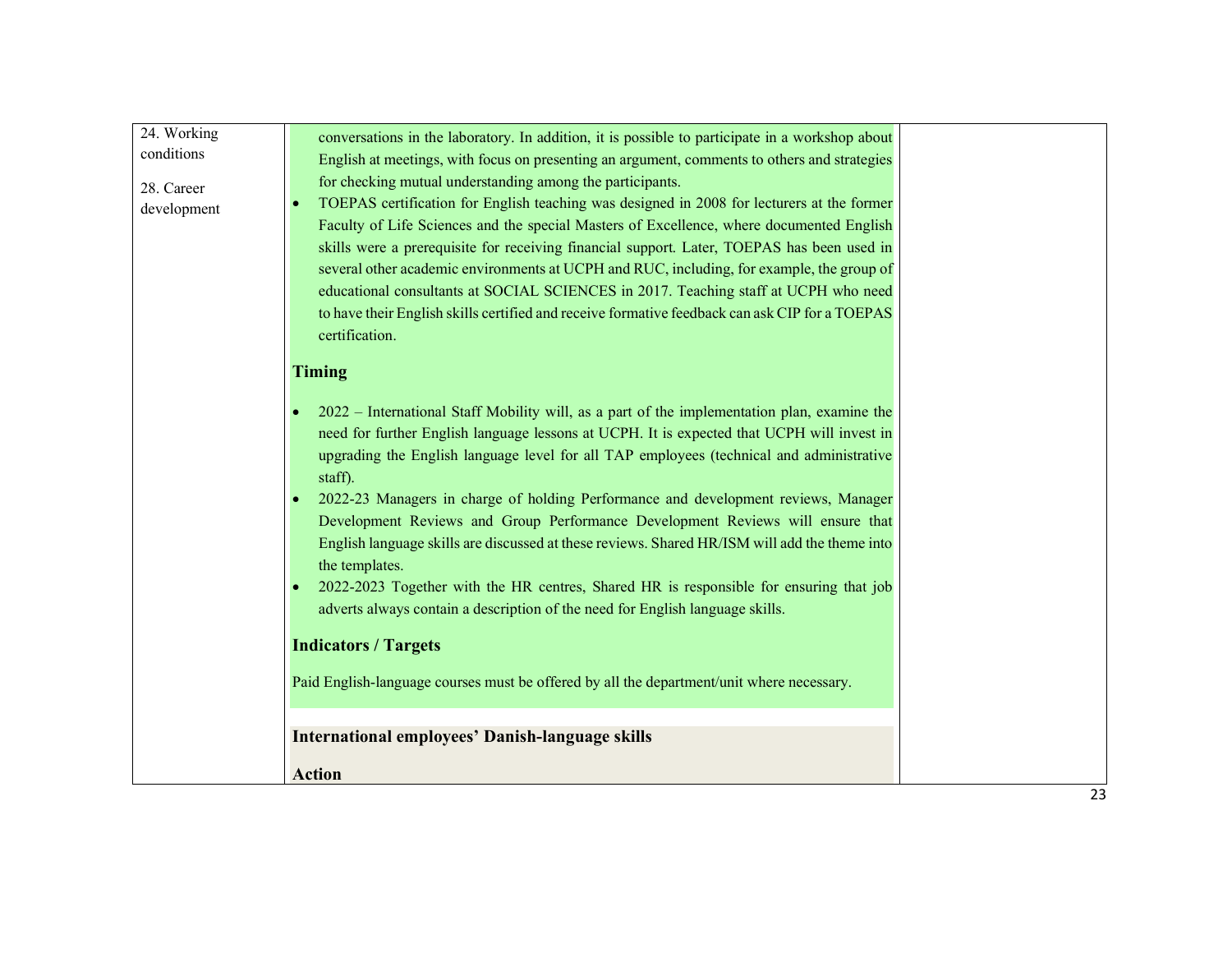| 8. Dissemination,                  |                                                                                                                                                                                                                                                    |  |
|------------------------------------|----------------------------------------------------------------------------------------------------------------------------------------------------------------------------------------------------------------------------------------------------|--|
| exploitation of results            | Several departments at UCPH pay for and/or arrange municipality-funded Danish classes for small                                                                                                                                                    |  |
|                                    | groups or individuals. For international researchers it is an incentive that the teaching is aimed at<br>their target group, takes place in small groups at the workplace and is arranged to fit with their                                        |  |
| 9. Public engagement               | schedule. Here are some examples:                                                                                                                                                                                                                  |  |
| 10. Non                            |                                                                                                                                                                                                                                                    |  |
| discrimination                     | <b>Fall semester 2021:</b> 94 international employees received formal Danish language lessons on<br>campus. The 94 employees was divided into 5 classes: 3 classes were held at Faculty of Health,                                                 |  |
| 24. Working<br>conditions          | 2 classes at Faculty of SCIENCE. The language level ranged from beginner, intermediate and<br>advanced. All employees finished the course with a formal language test based on The<br>Common European Framework of Reference for Languages (CEFR). |  |
| 25. Stability and<br>permanence of | <b>Spring semester 2022</b> 115 international employees expect to start – or continue – Danish<br>language lessons from January and February 2022                                                                                                  |  |
| employment                         | Niels Bohr Institute (NBI): NBI has a contract with CIP, who offers regular small Danish<br>classes at NBI to their permanent VIP staff. For example, classes at three different levels once                                                       |  |
| 28. Career<br>development          | a week with 2 x 45 minutes over a period of 5-10 weeks. The classes are often during working<br>hours, and the timing is planned in collaboration with the researchers who want to attend. The                                                     |  |
|                                    | researchers feel a certain commitment because they are asked if they want to participate, and<br>because the institute pays for the classes.                                                                                                       |  |
|                                    | Department of Mathematical Sciences (MATH); MATH collaborates with the local<br>$\bullet$                                                                                                                                                          |  |
|                                    | Language School; CLAVIS, to offer Danish classes at the department for new employees and<br>beginners of at least 10 people. MATH also offers a customised, intensive Danish course via                                                            |  |
|                                    | CIP to its faculty VIP staff in small groups of approx. four people with 16 hours of teaching<br>in four days.                                                                                                                                     |  |
|                                    | Department of Media, Cognition and Communication, MEF (now KOM): MEF made an                                                                                                                                                                       |  |
|                                    | agreement with CIP for one-on-one Danish classes for an associate professor of philosophy.                                                                                                                                                         |  |
|                                    | The classes were based on the associate professor's teaching material with an oral review of                                                                                                                                                       |  |
|                                    | PowerPoint slides in Danish. Similar courses have been held at, for example, LAW, the<br>Department of ENGEROM and the Department of TORS                                                                                                          |  |
|                                    | Timing                                                                                                                                                                                                                                             |  |
|                                    | Implementing new initiatives to support international employees Danish language skills will take<br>place in 2022 and 2023                                                                                                                         |  |
|                                    | November 2021 The steering group initiated a pilot project to finance private Danish language<br>$\bullet$                                                                                                                                         |  |
|                                    | lessons to all new faculty employees in 2022 (24 lessons to approximately 70 employees).                                                                                                                                                           |  |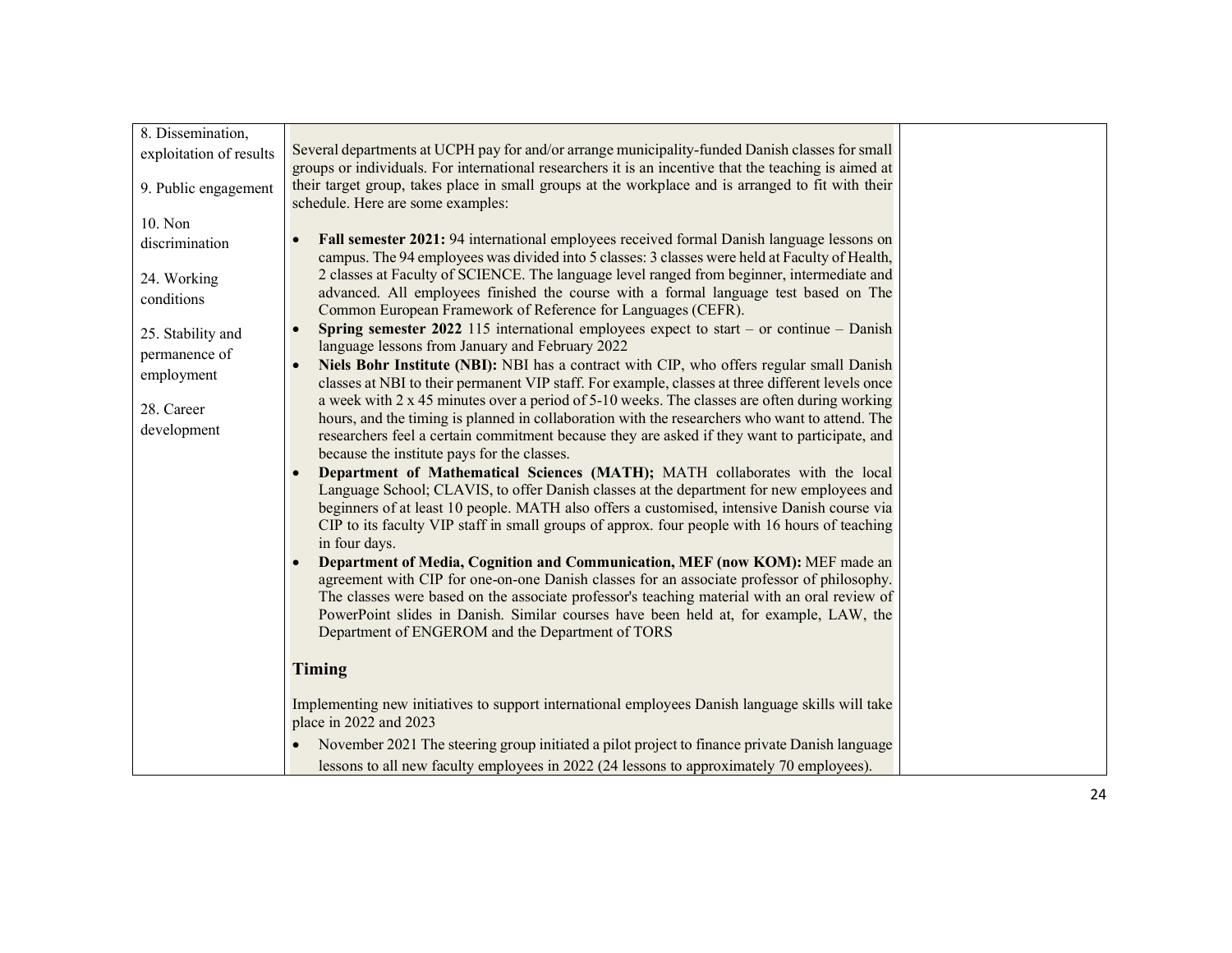|                                              | January 2022 The pilot project was presented and accepted by the Board<br>$\bullet$                                                                                                                                            |
|----------------------------------------------|--------------------------------------------------------------------------------------------------------------------------------------------------------------------------------------------------------------------------------|
|                                              | January 2022 The Pilot project will be launched and continue throughout the year<br>$\bullet$                                                                                                                                  |
|                                              |                                                                                                                                                                                                                                |
|                                              | <b>Indicators / Targets</b>                                                                                                                                                                                                    |
|                                              | Minimum of 70 % of all new Faculty employees will receive tailor-made Danish tuition in<br>$\bullet$<br>2022<br>All Faculty employees that receive tuition will complete the course of 24 lessons within 2022<br>$\bullet$     |
|                                              | All faculty employees will qualify for a diploma $(A1+)$ after completion of the Danish course<br>$\bullet$                                                                                                                    |
|                                              | All faculty employees will continue to improve their Danish language skills after completion<br>$\bullet$                                                                                                                      |
|                                              | of the course. Heads of Departments will be encouraged to finance Danish lessons afterwards.                                                                                                                                   |
|                                              |                                                                                                                                                                                                                                |
|                                              |                                                                                                                                                                                                                                |
|                                              | Informal language training and peer-to-peer networking                                                                                                                                                                         |
| 5. Contractual and<br>legal obligations      | Several departments offer informal language training to international employees so they can<br>practice their everyday Danish. These initiatives are intended as a supplement to the formal Danish<br>classes mentioned above. |
| 8. Dissemination,<br>exploitation of results | <b>Action</b>                                                                                                                                                                                                                  |
| 24. Working                                  | <b>DanStem speaks Danish today:</b>                                                                                                                                                                                            |
| conditions                                   | International researchers meet every other Wednesday afternoon during working hours. The                                                                                                                                       |
|                                              | topic of their conversations is set beforehand. One of the sessions was at the National                                                                                                                                        |
| 25. Stability and                            | Gallery, where participants could walk about and talk in Danish about the art on display.                                                                                                                                      |
| permanence of                                | Danish lunch at the Department of Food and Resource Economics (IFRO):                                                                                                                                                          |
| employment                                   | Every Thursday at IFRO, they have a 45-minute Danish lunch. The event is announced via                                                                                                                                         |
| 28. Career                                   | info screens the day before and on the day or sometimes by email. Those who attend can talk                                                                                                                                    |
| development                                  | about anything they like, ask questions about language or talk to each other about the topic of                                                                                                                                |
|                                              | the day. At the request of those with the least vocabulary in Danish, there is often a 'topic of                                                                                                                               |
|                                              | the day' with questions to open the conversation and a short glossary (fast and easy to make                                                                                                                                   |
|                                              | via KUlex etc., topics include teaching, research applications, meetings, working                                                                                                                                              |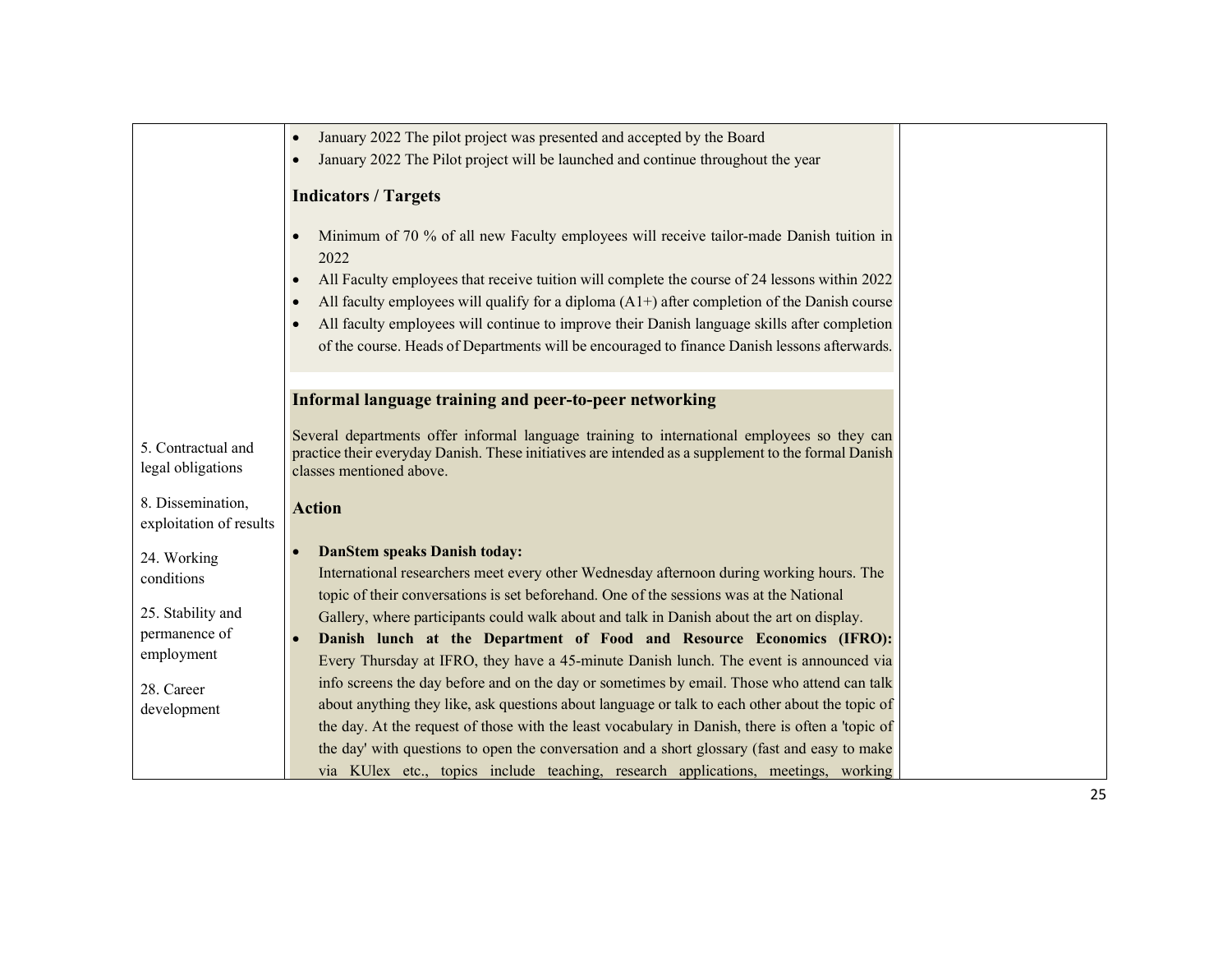| environment). In addition, there is always a bowl of questions you can draw from to start<br>talking. Notepads and pens are available so participants can spell the words. Employees from<br>the administration participate in the conversations and help with challenges.<br>Peer-to-peer language help:<br>In order to have the opportunity to speak Danish in everyday life, it is important to have<br>colleagues' understanding and attention. Colleagues can, for example, volunteer as a<br>'language buddy', which is someone who is open to help with language questions and who is<br>aware of including the international employee in Danish-language conversations. At DIKU,<br>they have badges saying: Jeg taler dansk. CIP has also prepared two sets of practical advice<br>for both the employee who wants to learn Danish and the colleague who wants to help.<br><b>Dansk Cafe at ISM:</b><br>In November 2021 International Staff Mobility (ISM) re-opened the Danish Language Café.<br>Once a month, ISM offers a Danish language café for all international researchers at the<br>University of Copenhagen. |  |
|-----------------------------------------------------------------------------------------------------------------------------------------------------------------------------------------------------------------------------------------------------------------------------------------------------------------------------------------------------------------------------------------------------------------------------------------------------------------------------------------------------------------------------------------------------------------------------------------------------------------------------------------------------------------------------------------------------------------------------------------------------------------------------------------------------------------------------------------------------------------------------------------------------------------------------------------------------------------------------------------------------------------------------------------------------------------------------------------------------------------------------------|--|
| <b>Timing</b>                                                                                                                                                                                                                                                                                                                                                                                                                                                                                                                                                                                                                                                                                                                                                                                                                                                                                                                                                                                                                                                                                                                     |  |
| 2021 –2023 International Staff Mobility will, as a part of the implementation plan, examine the<br>need for further language training while developing and expanding current initiatives                                                                                                                                                                                                                                                                                                                                                                                                                                                                                                                                                                                                                                                                                                                                                                                                                                                                                                                                          |  |
| <b>Indicators / Targets</b>                                                                                                                                                                                                                                                                                                                                                                                                                                                                                                                                                                                                                                                                                                                                                                                                                                                                                                                                                                                                                                                                                                       |  |
| Increase awareness of all formal and informal language training opportunities by collecting all<br>available information on the ISM website.<br>Despite the rise in Covid-19, the Dansk Café will continue to host at least one monthly event<br>throughout 2022. So far an average of 8-10 people participate in the language café. The goal<br>in 2022 is to attract a 15-20 participants each session.                                                                                                                                                                                                                                                                                                                                                                                                                                                                                                                                                                                                                                                                                                                         |  |
| <b>UCPH</b> courses in other languages than English/Danish                                                                                                                                                                                                                                                                                                                                                                                                                                                                                                                                                                                                                                                                                                                                                                                                                                                                                                                                                                                                                                                                        |  |
| <b>Action</b>                                                                                                                                                                                                                                                                                                                                                                                                                                                                                                                                                                                                                                                                                                                                                                                                                                                                                                                                                                                                                                                                                                                     |  |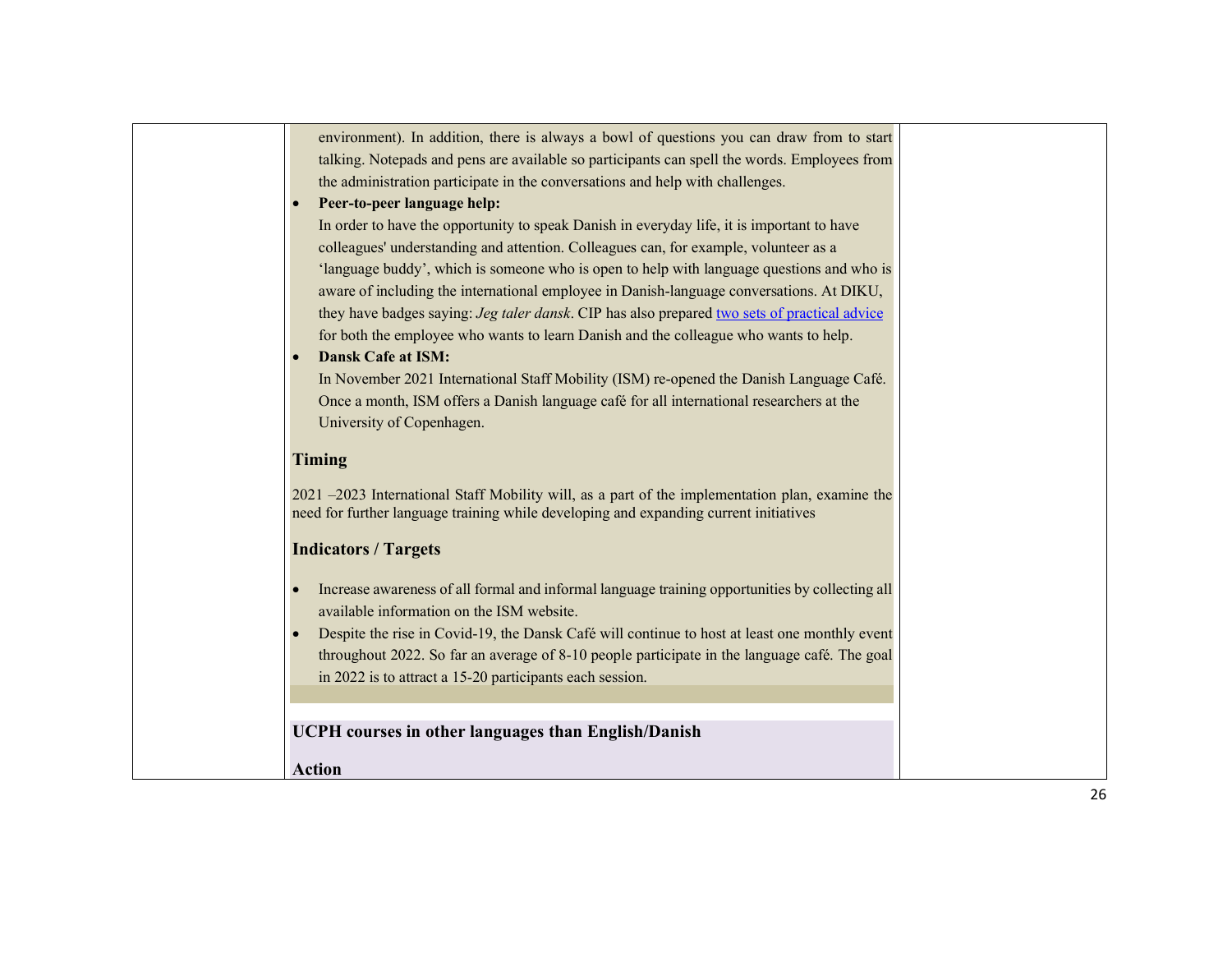| 8. Dissemination,         |                                                                                                                                                                                                                                                                                                                 |  |
|---------------------------|-----------------------------------------------------------------------------------------------------------------------------------------------------------------------------------------------------------------------------------------------------------------------------------------------------------------|--|
| exploitation of results   | Centre for Internationalisation and Parallel Language Use (CIP) provides language                                                                                                                                                                                                                               |  |
| 10. Non<br>discrimination | skills development primarily targeted staff and students at the University of<br>Copenhagen. The majority of the courses are Danish or English courses tailored to<br>meet the needs and language level of the participants. CIP also offer courses in                                                          |  |
| 29. Value of mobility     | other languages, e.g. German, French or Spanish for staff at the University of<br>Copenhagen upon request.                                                                                                                                                                                                      |  |
|                           | In connection with the 2016 project on internationalisation, Theology developed a course in                                                                                                                                                                                                                     |  |
|                           | German reading proficiency in connection with the second semester course on Church History<br>1.                                                                                                                                                                                                                |  |
|                           | The pilot projects under the strategic language initiative were either started or justified as a<br>local thing, for example French for master's degree students at Political Science in connection<br>with a course on diplomacy or offered broadly at UCPH such as Spanish for fieldwork in Latin<br>America. |  |
|                           | Timing                                                                                                                                                                                                                                                                                                          |  |
|                           | December 2021: The Danish Agency for Higher Education and Science granted UCPH 10<br>million DKK to support German and French language skills at UCPH.                                                                                                                                                          |  |
|                           | 2022-2023 The four 'dry' faculties will establish a collaboration in order to determine<br>language needs and a joint offering                                                                                                                                                                                  |  |
|                           | <b>Indicators / Targets</b>                                                                                                                                                                                                                                                                                     |  |
|                           | An action plan with initiatives to support German and French language skills will be published<br>The 'dry' faculties will present an action plan with initiatives based on the demand for further<br>language needs                                                                                            |  |
|                           |                                                                                                                                                                                                                                                                                                                 |  |
|                           | Administrative services to support inclusion                                                                                                                                                                                                                                                                    |  |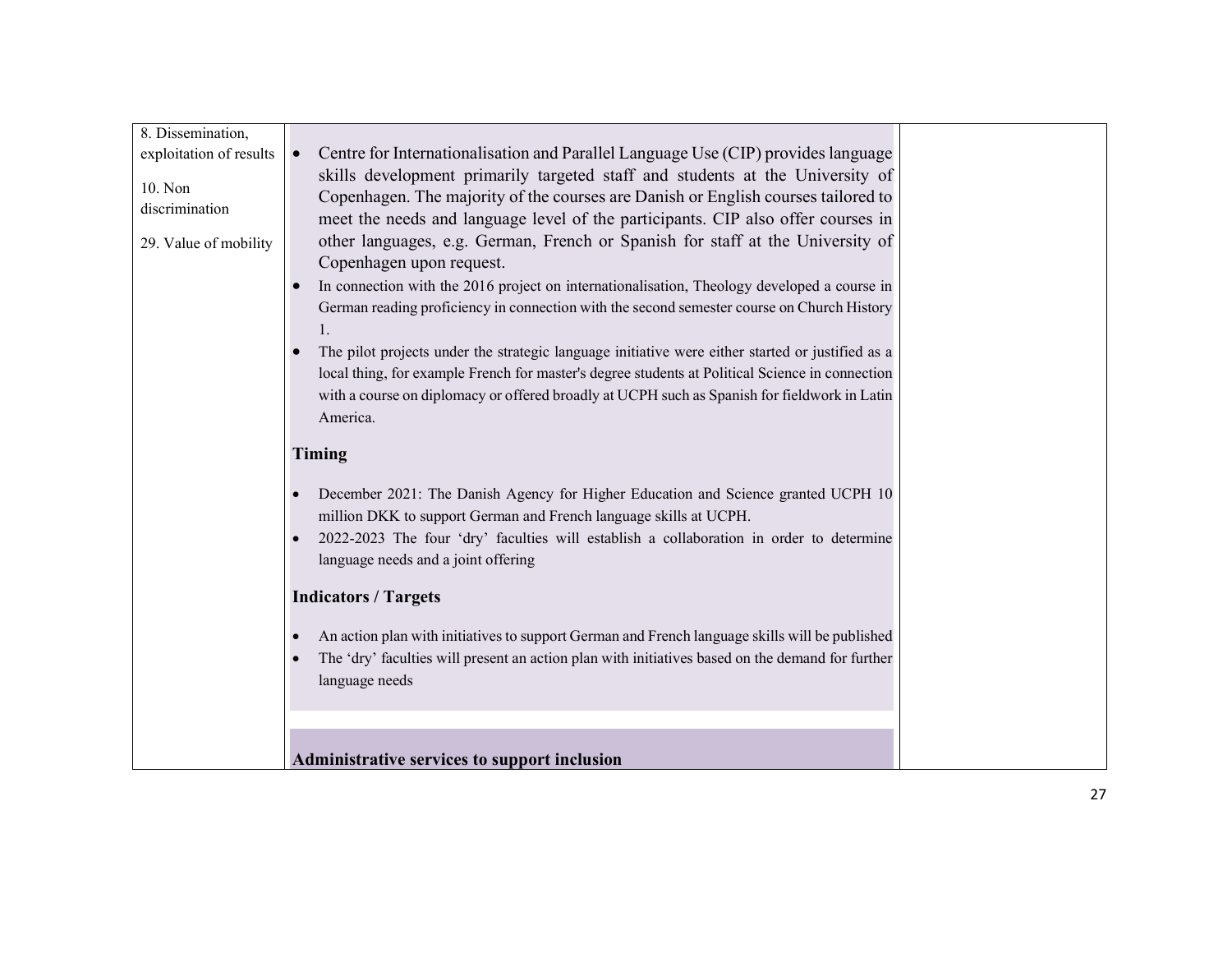| 8. Dissemination,         |                                                                                                                                                                                      |  |
|---------------------------|--------------------------------------------------------------------------------------------------------------------------------------------------------------------------------------|--|
|                           |                                                                                                                                                                                      |  |
| exploitation of results   | <b>Action</b>                                                                                                                                                                        |  |
| 10. Non<br>discrimination | UCPH employees have access to various language technology tools to facilitate the efforts to<br>work with parallel language use in administrative areas such as HR, US, Finance, IT, |  |
| 23. Research              | management, communication, etc. The tools include KUlex, a termbase/dictionary, and KU                                                                                               |  |
| environment               | Translate, a machine translation service, both available on KUnet. Employees with frequent                                                                                           |  |
|                           | and specific translation needs can get a licence to and be trained in Memsource translation<br>tool.                                                                                 |  |
|                           | The use of language technology contributes to consistency and uniformity of how UCPH                                                                                                 |  |
|                           | appears in English, just as it supports the efficient production of English-language material.                                                                                       |  |
|                           | The departments in the Central Administration can have their documents and texts translated                                                                                          |  |
|                           | by the English Language Unit in order to make them available in Danish and English at the                                                                                            |  |
|                           | same time.                                                                                                                                                                           |  |
|                           | A specific example of parallel language use is the study information pages for each                                                                                                  |  |
|                           | programme. In 2018, these pages were revised and redrafted, just as the Study information                                                                                            |  |
|                           | pages for English-language programmes were translated into English. The translation was                                                                                              |  |
|                           | based on a jointly established set of terminologies and templates across the faculties. These                                                                                        |  |
|                           | pages now appear identical in Danish and English.                                                                                                                                    |  |
|                           | November 2021 An impartial analysis was made of the translation needs in the organisation,                                                                                           |  |
|                           | especially at faculty and department level, relating to communication, administrative texts,                                                                                         |  |
|                           | including study administration, as well as clarifying the division of responsibilities for                                                                                           |  |
|                           | translating administrative texts.                                                                                                                                                    |  |
|                           |                                                                                                                                                                                      |  |
|                           | Timing                                                                                                                                                                               |  |
|                           | 2022-2023 UCPH IT, FA, US and communications department at all faculties are responsible for<br>ensuring that relevant information is always available in both Danish and English.   |  |
|                           | <b>Indicators / Targets</b>                                                                                                                                                          |  |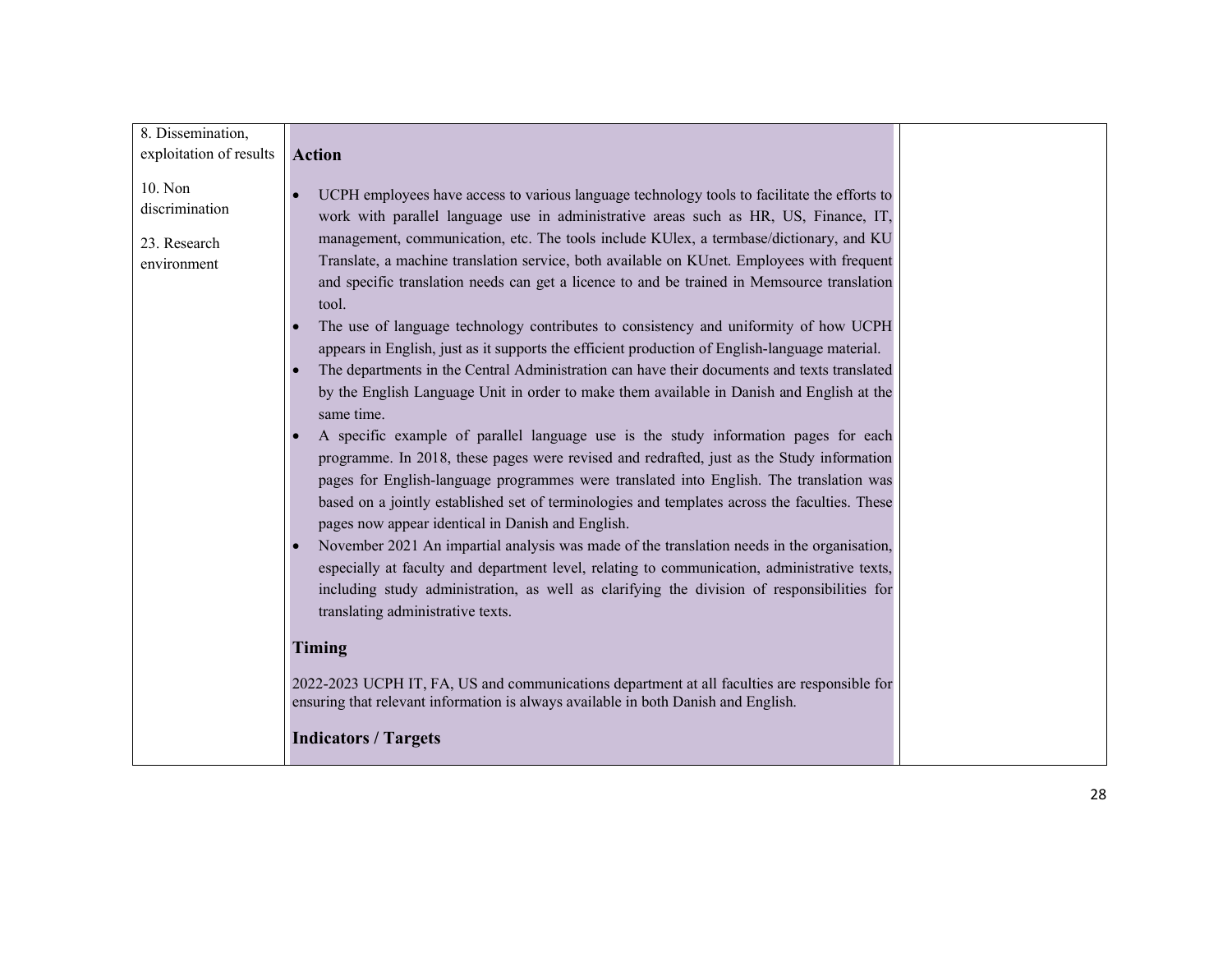| All relevant information, such as diplomas, internal web portals, information screens and         |  |
|---------------------------------------------------------------------------------------------------|--|
| signage must always be in both Danish and English                                                 |  |
| To the extent possible, there should be an efficient, joint and coordinated translation of Danish |  |
| administrative texts into English across the University. Translation must be carried out at the   |  |
| highest possible organisational level                                                             |  |
| All departments should agree on and write down clear procedures for language choice at            |  |
| meetings                                                                                          |  |
|                                                                                                   |  |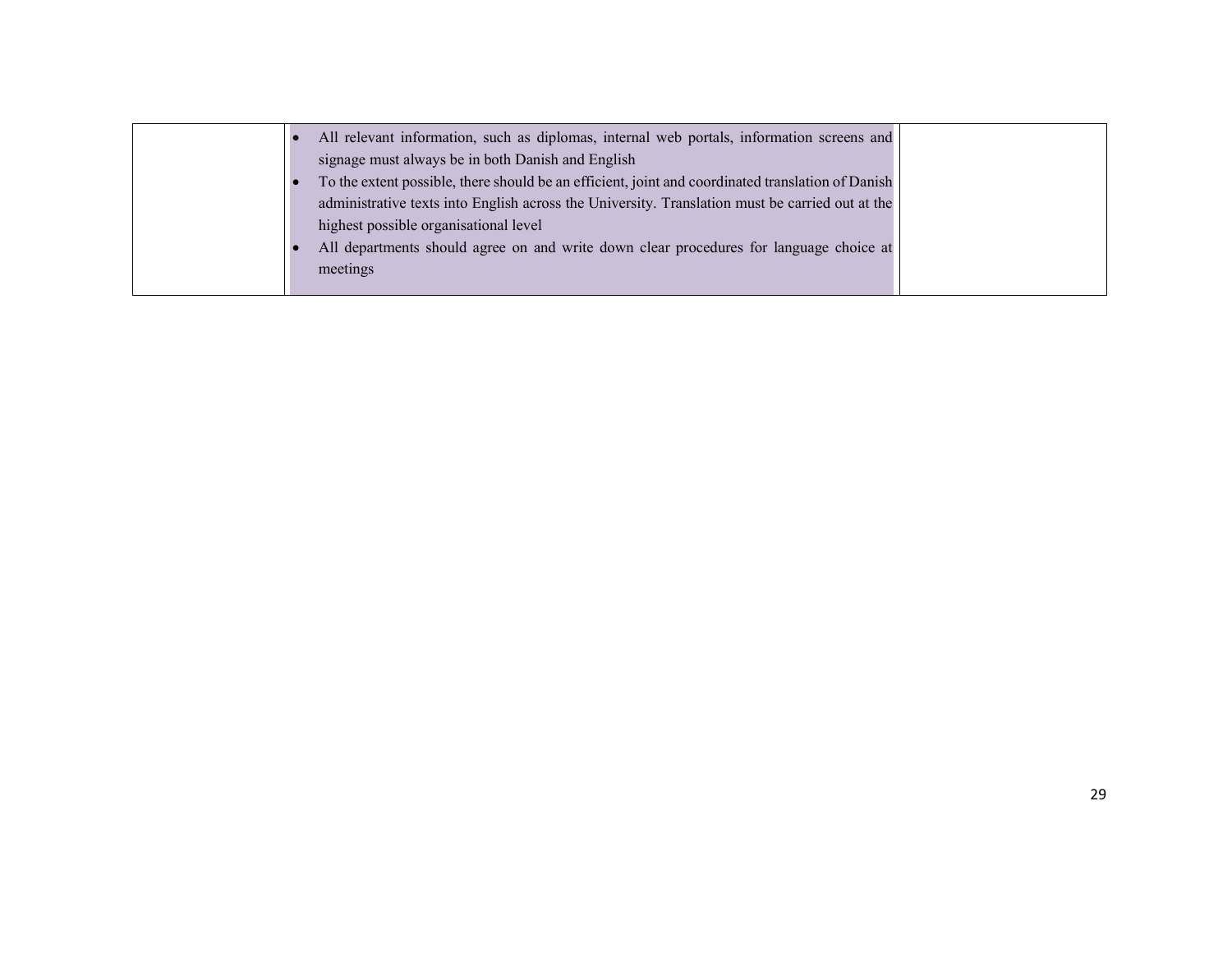### Objective no. 4: Improving the OTM-R checklist – improving the Open, Transparent and Merit-Based Recruitment at UCPH

UCPH is going to increase the already existing focus on the recruitment policy, through a new action, starting in 2021. As shown in the OTM-R checklist filled out in the Initial Phase, UCPH has many rules, regulations, and trainings in place, but we are going to make a business case where we will look at our whole recruitment process to make sure if we can improve this process.

It will hopefully become clearer if our internal OTM-R procedures and practices are transparent for all types of positions, who is involved and trained in the principles, and we get a clear view on the useability of our recruitment tools. We are also going to look at international recruitment, compare our recruitment with other Danish and foreign universities, and look at the specific profiles who are applying (gender, age, workplace etc.).

|                        | <b>UCPH</b> courses in other languages than English/Danish                                                      | Responsible         |
|------------------------|-----------------------------------------------------------------------------------------------------------------|---------------------|
| 12. Recruitment        |                                                                                                                 | Unit                |
|                        | <b>Action</b>                                                                                                   |                     |
| 13. Recruitment        | Recruitment at UCPH: Business case about the entire recruitment process. Both national and international        | Shared HR           |
| 14. Selection          | recruitment at UCPH.                                                                                            | International Staff |
| 15. Transparency       | Information will be gathered via interviews, data, comparing with Danish and international universities. We     | Mobility (ISM and   |
|                        | will include the current OTM-R procedures and practices to be able to write this business case.                 | Development (UD)    |
| 16. Judging merit      | Timing                                                                                                          |                     |
| 17. Variations in the  | January - December 2021: First meeting with project leaders, planning the project + appointing a                |                     |
| chronological order of | working group                                                                                                   |                     |
| CV <sub>S</sub>        | January - December 2022: Interviews, best practices (DK+ abroad), gathering data                                |                     |
| 18. Recognition of     | January - March 2023: Analysis data and writing the business case.                                              |                     |
| mobility experience    | <b>Indicators / Targets</b>                                                                                     |                     |
|                        |                                                                                                                 |                     |
| 19. Recognition of     | The business case will be the foundation to improve the recruitment process. This can be measured e.g.          |                     |
| qualifications         | by an updated OTM-R checklist with improved results, after changes made based on this business case.            |                     |
| 27. Gender balance     | Moreover, will HR processes be evaluated and improved. A clear target is a new process guide where<br>$\bullet$ |                     |
|                        | the collaboration between Shared HR, HR centers and HR at departments will be documented.                       |                     |